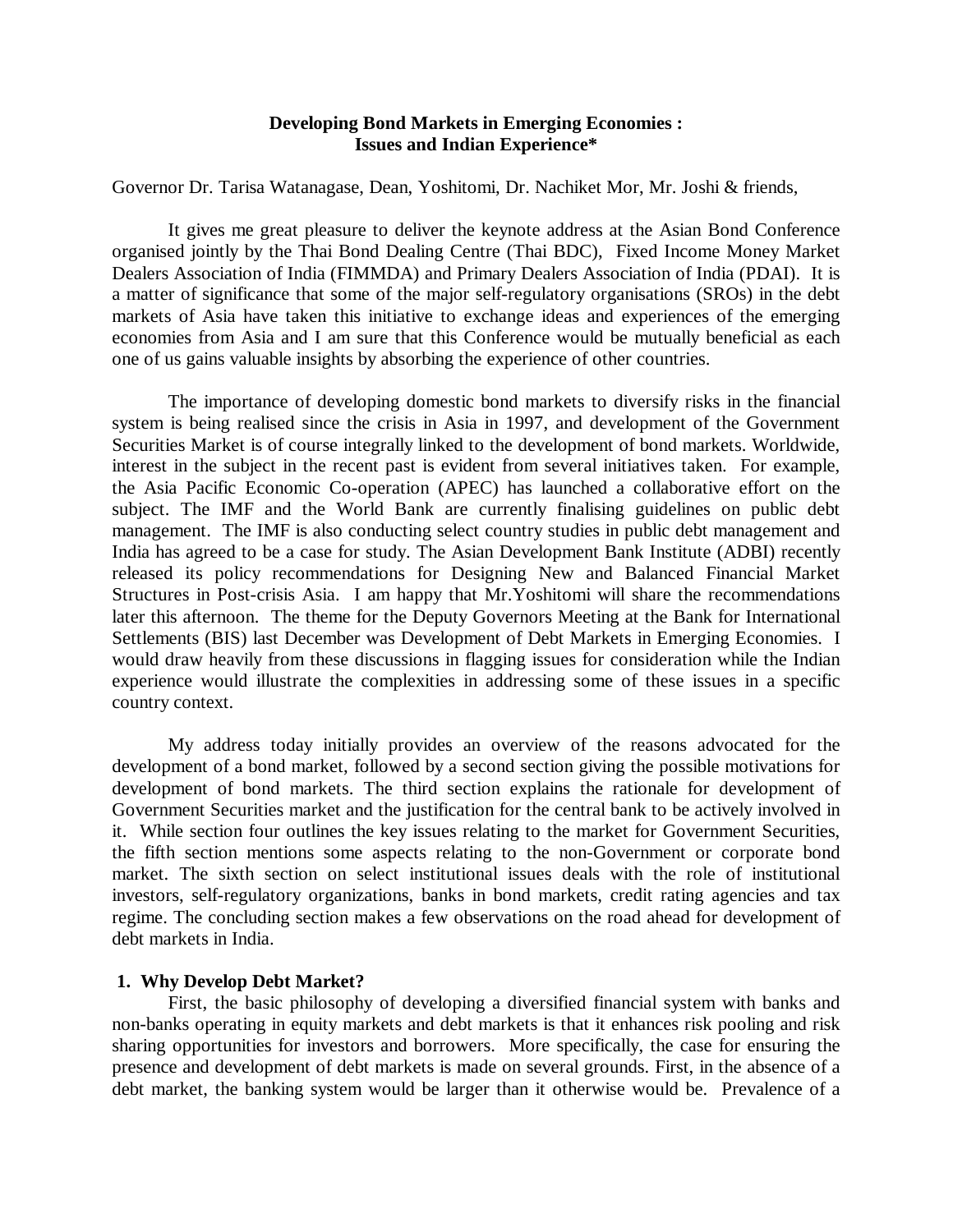domestic debt market can move a crisis outside the banking system making it easier for the Government to stand back. As Alan Greenspan has argued, coexistence of domestic bond market and banking system helps each to act as a backstop for the other. In the past, countries like Japan have developed with almost total reliance on bank intermediation but the risks of such excessive reliance are more in a relatively open economy since non-bank intermediation may get located outside the country. It is also argued that domestic bond market helps in avoiding the double mismatches of currency and maturity.

Second, it is argued that debt markets facilitate efficient financial intermediation as they use market mechanism for allocating and pricing of credit. In particular, debt markets are expected to facilitate availability of long-term funds for specific uses such as for infrastructure. They also infuse greater transparency in the process of credit allocation in view of the information that is contained in market determined rates. In fact, e-commerce makes information sharing less costly, and hence it is easier to develop bond market infrastructure in the current environment for facilitating transparent market-based allocation of credit. It may be difficult for Government to intervene through debt market for directed subsidised lending as compared with the banking system. Hence, it is claimed that debt markets facilitate the reduction of bad loans. Furthermore, since debt instruments are mostly rated, investor awareness and monitoring is greater, which mitigates the moral hazard arising out of deposit insurance as in the case of banks.

Third, debt market can help develop the derivatives market thereby facilitating hedging mechanisms and enabling greater diversification of risks by participants. Also, the variety of instruments possible in the domestic debt market may result in gains to savers and borrowers.

It is also essential to recognise that domestic debt markets may not be able to deliver in reality all that is sought from them. The efficiency of bond markets would depend on the efficiency of credit rating agencies (CRAs), standards of accounting, auditing and disclosures, institutional infrastructure, prevalence of an environment for enforcement of contracts, etc. Bond markets may not necessarily reduce systemic risk since banks themselves could be major players in bonds as issuers, investors and underwriters. Development of a debt market for long-term instruments would also require complementarity of policies such as flexibility in interest rates, enabling legal environment, etc. Though higher degree of transparency is to be expected, it has been argued that where sophisticated instruments like options exist, transparency in debt markets may not be automatically ensured. Furthermore, a domestic bond market by itself need not necessarily address the fundamental issues of risk management and pricing of risk.

On balance, the current realities would lead one to believe that the banking system will continue to be at the centre of the financial system in emerging economies. In fact, banks are likely to have significant direct or indirect presence in the debt market as issuers, investors or underwriters. If the overall environment in the financial sector contains problems in pricing of risks by banks, bond markets too can suffer infirmities in pricing. As the financial system is evolving, bank loans and bond contracts must be treated as complementary and to some extent as substitutes. In view of the undeniable benefits of a multi-institutional financial structure, a number of countries are rightly devoting considerable resources and attention to the development of domestic bond markets, though each country may have different motivations for doing so.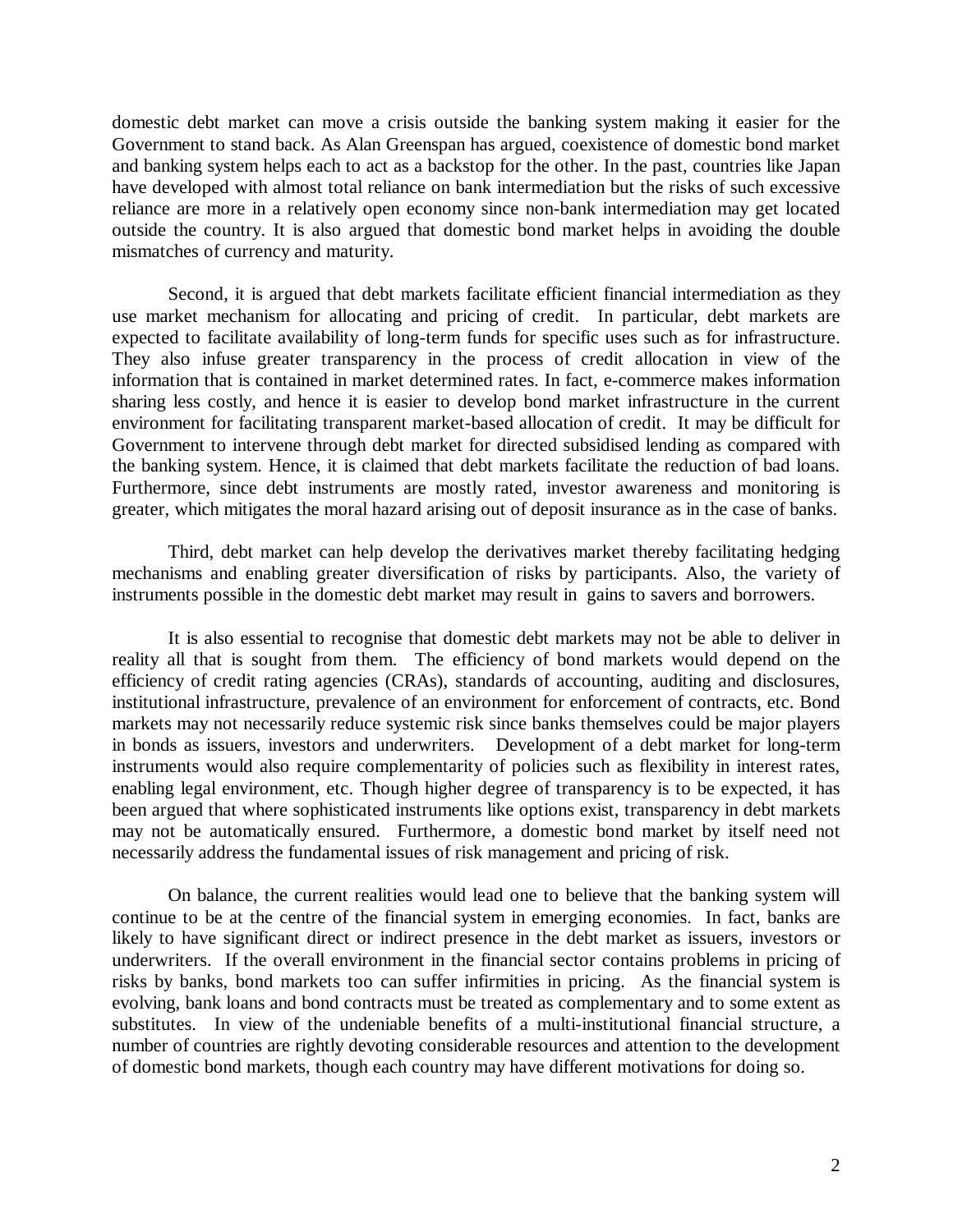#### **2. Motivations for Development of Domestic Debt Markets**

The main provocation for undertaking the task of development of debt markets would depend to some extent on the different histories and cultures of countries, but predominantly on economic factors such as experience with high inflation, transition from Planning, restructuring economies after crisis, etc. More specifically, and in the context of the financial system, the objectives may relate to financing Government deficit, funding bank restructuring, creating a more complete financial markets, avoiding banks from taking on excessive credit, risk diversification in the financial system, conducting monetary policy, sterilising capital inflows, providing a range of long-term assets for pension funds, etc.

The impetus in Hong Kong for instance, seems to have come as a market development strategy towards achieving efficient financial intermediation and making the market more complete. Similarly, Singapore reportedly views the debt market as a means of financial intermediation to help credit allocation, and development of corporate bond market was given high priority as an alternative funding source in order to reduce reliance on bank intermediation.

In a restructuring economy like Hungary, the motives appear to have been different, viz., reducing the monetisation of Government deficit, increasing competition to banks which had wide spreads between deposits and advances and encouraging foreign investment in Government debt in domestic currency. In the second half of the 1990s, monetary policy considerations relating to the information content of the yield curve and concerns with the transmission mechanism of monetary policy must have added impetus to the development of debt markets.

Recapitalisation of banks appears to have been the driving force in Indonesia. In Chile, the debt market developed mainly as an offshoot of pension reforms. The growing pool of savings needed Government instruments for investments, whereas the Government had a surplus. The history of over hundred years of inflation seems to have created a demand for inflation indexed bonds.

China views Government borrowing as the most important reason for financial deepening and the Government Securities market provides the lead in development of the bond market. Furthermore, it would be possible to develop the corporate bond market with an efficient benchmark of Government Securities.

In India also, large Government borrowings have provided the impetus for development of bond market. A system of the Reserve Bank of India (RBI) funding on an automatic basis, the Government's budget deficit at concessional rates of interest was replaced in April 1997 by a system of RBI financing the temporary mismatches between expenditure and revenue of Government at market aligned interest rates. Consequent to the dismantling of the administered interest rate regime, the borrowing requirements of the Government are now largely raised from the market at market related rates. As India experienced capital inflows and considered intervention or addition to foreign exchange reserves, it used domestic eligible marketable bonds in its portfolio whenever it wanted to sterilize the money expansion. A deep and liquid debt market naturally facilitates this process and in this sense the linkage between capital inflows, sterilization and development of debt markets can also be considered to be an additional reason for development of debt market.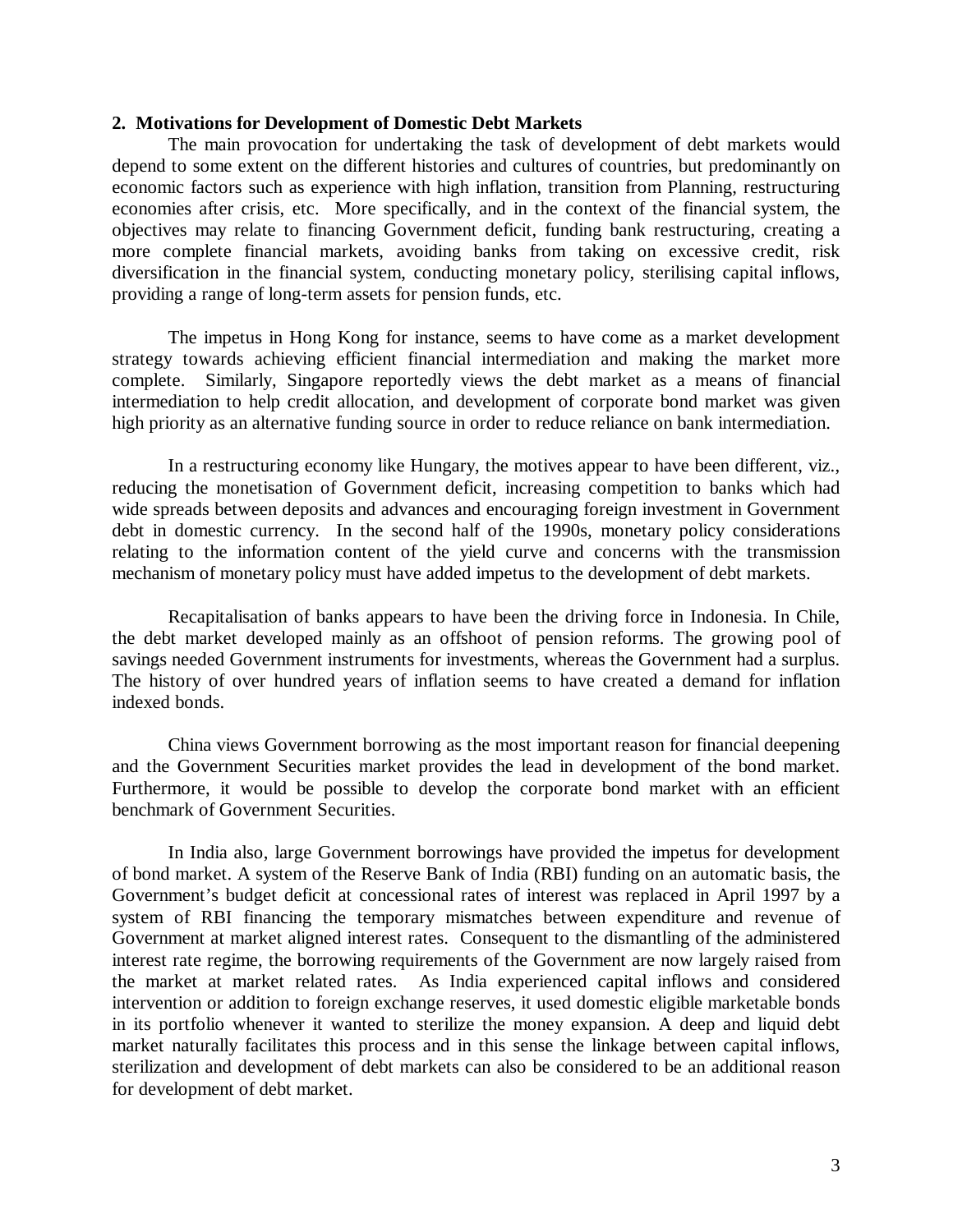### **3. Need for Widening and Deepening the Government Securities Market**

The relevance of Government Securities can be viewed from three points of view, namely from Government which wants to borrow; from their role in financial markets especially debt markets and from the operation of monetary policy. First, from the viewpoint of the Government/fiscal authorities, the development of a deep and liquid Government Securities market facilitates public borrowings at reasonable costs and avoidance of automatic monetisation of Government deficit by the central bank. Broad and well-functioning secondary markets are particularly important where the Government's borrowing needs are substantial. A well developed Government Securities market provides flexibility to the debt management authorities to exercise various options to optimize maturity as well as interest cost to the Government, to minimize the market impact of large or lumpy Government debt operations and, facilitate better co-ordination between monetary policy and debt management.

Second, the Government Securities market provides the backbone of most fixed income markets across the world since it helps pricing of various debt instruments through creation of a benchmark, enables a proper evaluation of risk and acts a conduit for convergence of interest rates in other markets. In addition, the gilts market acts as the channel for the integration of various segments of the domestic financial market and help establish inter-linkages between internal and external financial markets. It is sometimes argued that it is not always necessary to develop a Government securities market. Some countries do not have Government Securities market because their Governments have no funding requirements and in such countries, alternate benchmarks have developed so that price discovery has shifted from a single Government market to a range of non-Government markets. Thus, inter bank repo rates, collateralised obligations, interest rate swaps and top rated corporate bonds have gained acceptance as benchmarks in such markets.

Third, a number of countries are moving away from the use of direct instruments to indirect instruments such as repos and direct open market operations. Government Securities facilitate the development of implementing indirect instruments of monetary policy. Typically, Treasury Bills and Government Dated Securities are ideal instruments for conducting repos in many emerging economies. While the T-Bills market serves the objective of raising finances for the Government, it also spurs the development of the money market. An important ingredient in the development of money market is the terms under which liquidity is available from the central bank. If liquidity adjustment support is available with certainty in regard to quantity and price, it could impede the development of the money market as banks will desist from entering into transactions with each other. In fact, the link between development of money market and the Government Securities is an important aspect of development of debt markets.

The primary interest of the Reserve Bank of India (RBI) in financial markets is because of their criticality in acting as the transmission channel for monetary policy especially while RBI is moving towards reliance on indirect instruments of monetary policy. The Government Securities market is the predominant part of the overall debt market and interest rates in this market provide benchmarks for the system as a whole. Currently, the RBI is the monetary authority, regulator of Government securities market, issuer and manager of Government borrowings, for both the Centre and the States, and regulator of money markets as well as forex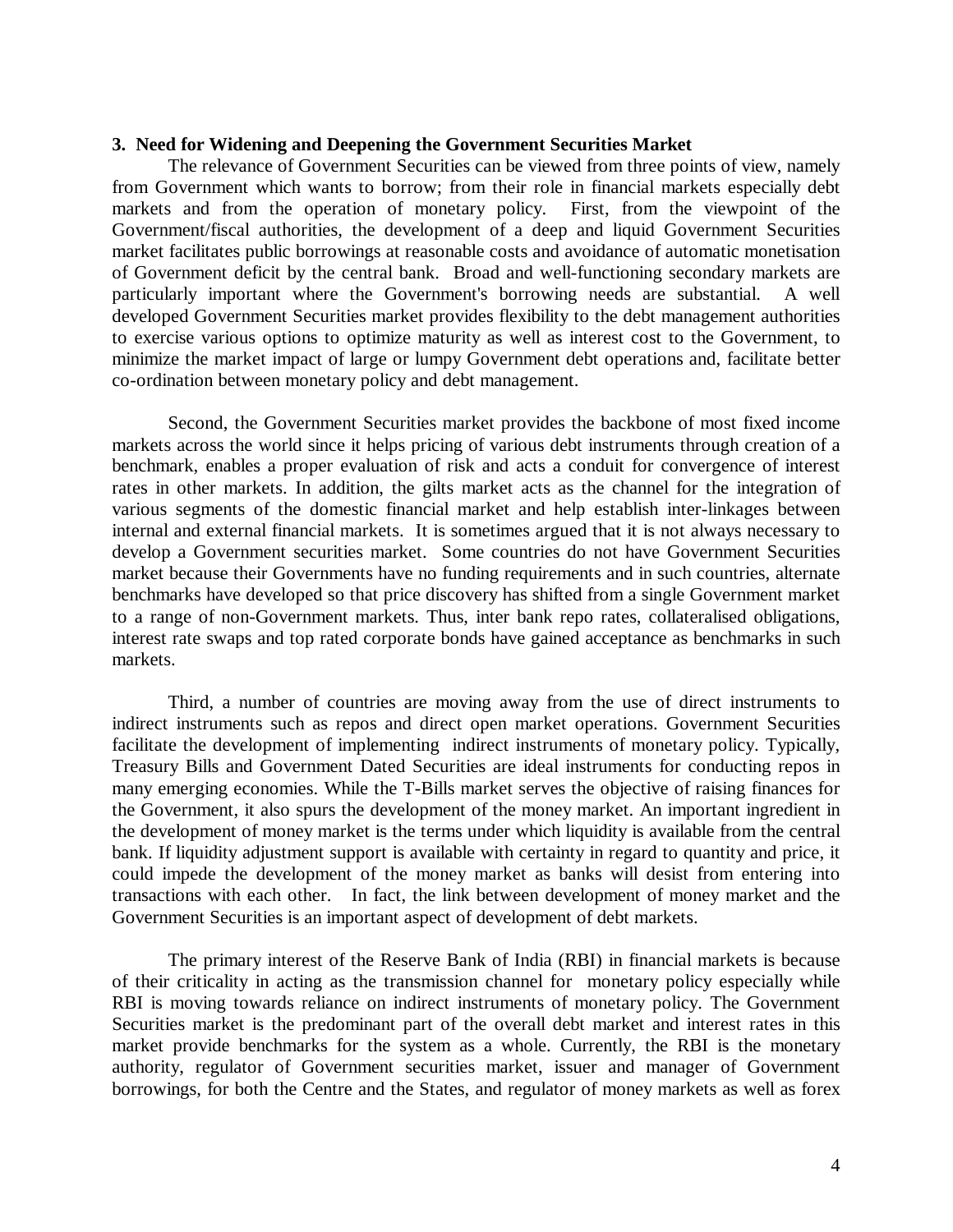markets. The RBI's concern in development of the Government Securities market should be seen in this light, while recognising that the regulation of debt market as a whole, in the context of public issues by corporates and trading in stock exchanges where debt is traded, is in the regulatory jurisdiction of the Securities Exchange Board of India. In India, the RBI considers that well functioning markets for Government Securities are necessary for both effective Government debt management and monetary management, while serving the broader interest of development of financial markets in general and debt markets in particular. Accordingly, RBI has taken a number of initiatives in developing both the primary and secondary markets for Government Securities.

## **4. Key Issues Relating to the Government Securities Market**

There are several motivations for and objectives in a central bank being interested in developing Government Securities market and hence the issues involved vary in significance from country to country as also in the context of the stage of development of markets. The key issues are : relevance of the money market, operational aspects relating to the primary market, significance of secondary markets, policy conflicts in debt and monetary management and dilemmas in market intervention.

# Relevance of Development of Money Market

A money market supports the bond market mainly through the process of liquidity. In addition to the importance of money market for financing positions, money market prices liquidity and anchors the short end of the yield curve. The existence of a repo market helps the development of an active Government Securities market and *vice-versa* since lending and borrowing under a safe environment can be fostered through repos. Where interest rates are liberalised and debt management and monetary policy functions are with the central bank, policy coordination needs to be maintained between the Government Securities and money markets.

In regard to the money market in India, the basic objective in recent years has been to develop a short-term yield curve with deep liquidity. A four-fold strategy has been adopted in this regard. First, a liquidity adjustment facility has been in operation, comprising repo and reverse repo operations through auctions conducted with a view to equilibrating the liquidity and keeping the short-term interest rates within an informal corridor. Second, the call money market is being developed as a pure inter-bank market with a phased withdrawal of non-bank participants who are currently lenders in the call money market. Third, the traditional sectorspecific refinance support is being rationalized and additional recourse to the established liquidity facilities is being made increasingly market-based. Removal of established facilities on fixed terms and moving to a full-fledged Liquidity Adjustment Facility (LAF) is on the active agenda. Fourth, the other money market segments, especially the repo market are being developed with lending as well as borrowing access to the non-banks in these markets. To help the process, a Clearing Corporation of India Ltd. (CCIL) has been established.

# Operational Issues Relating to Primary Market

Ensuring efficient price discovery process is a dominant objective of operations in primary markets and for this purpose putting in place credible systems and ensuring transparent mechanisms are critical.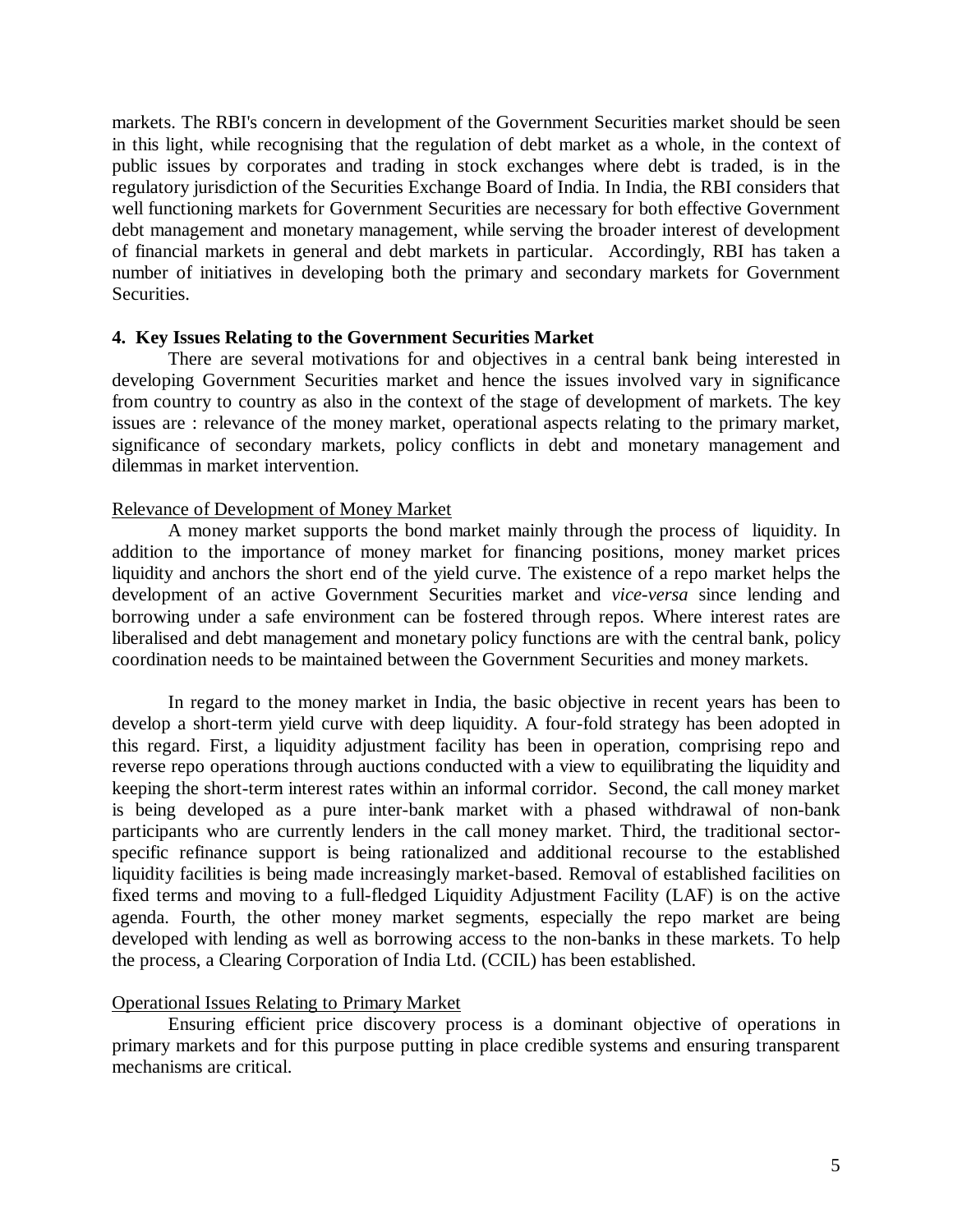#### *Auction Technique and Central Bank Participation in Auctions*

Auctions are the most common method for sale of Government Securities, though securities are also distributed through tap sales, syndication and book building process. In many countries, direct participation in auction is restricted to select investors while a larger investor base is permitted to enter auctions through designated intermediaries such as banks and Primary Dealers. The actual modalities of reaching the investor base would be governed by pragmatism and in fact even choices in auction techniques or even combination of techniques may in some circumstances be linked to permitted pattern of participation. As regards technique, discriminatory price auctions keep away investors because of the winners curse, whereas there are dangers of irresponsible bidding and of collusion in a uniform or Dutch type of auction. Countries have moved between discriminatory and uniform price auctions, but there is no settled wisdom as to which type of auction is better. An interesting variant that merits further consideration is a combination of the features of both auctions, i.e., discriminatory price auction with a ceiling, in order to mitigate winners curse.

In general, central bank participation in auctions is best avoided, but if it becomes necessary, a central bank ought to participate without competing with other bidders. There is a distinction between a central bank buying Government Securities on its own accord and being compelled to do so. In many countries, either there are laws prohibiting central bank participation in primary auctions such as in Indonesia and Peru or central banks voluntarily restrict themselves from participation as in the case of Malaysia, Philippines and Hungary.

In India, auction method has been the most favoured, though such auction could be based on yield, price or discount, with or without some underwriting commitment of Primary Dealers at the discretion of RBI. Both discriminatory and uniform price auction techniques are used but the former is dominant and multiple price auction format is predominantly used for Government Securities issuances while uniform price auction is used for 91-Day T-Bills. In the context of the need to attract retail investors, bids received on non-competitive basis within the notified amounts are cut-off at the weighted average yields derived in an auction.

The question of central bank participation as an outsider in primary auction does not arise in India since the RBI itself conducts the auction. The RBI, however, used to take private placements liberally in the past but more recently it does so only in extraordinary situations, and it has also decided to voluntarily move out of devolvements on itself. The Fiscal Responsibility and Budget Management Bill, which is under consideration, proposes an explicit provision that prohibits the RBI from purchasing Government Securities in the primary market.

#### *Instruments*

Countries have experienced with different types of instruments, to suit their unique circumstances, to broaden the markets. Hungary for instance has gradually moved away from short maturity bonds to long-term fixed rate Government bonds enabled by the fact that it avoided hyper-inflation. Similarly, Israel favoured the simple plain vanilla bonds although there is a presence of a variety of instruments such as (Consumer Price Index) CPI-linked, fixed-rate and variable-rate bonds and it has progressively lengthened maturities. Chile favours inflationindexed bonds.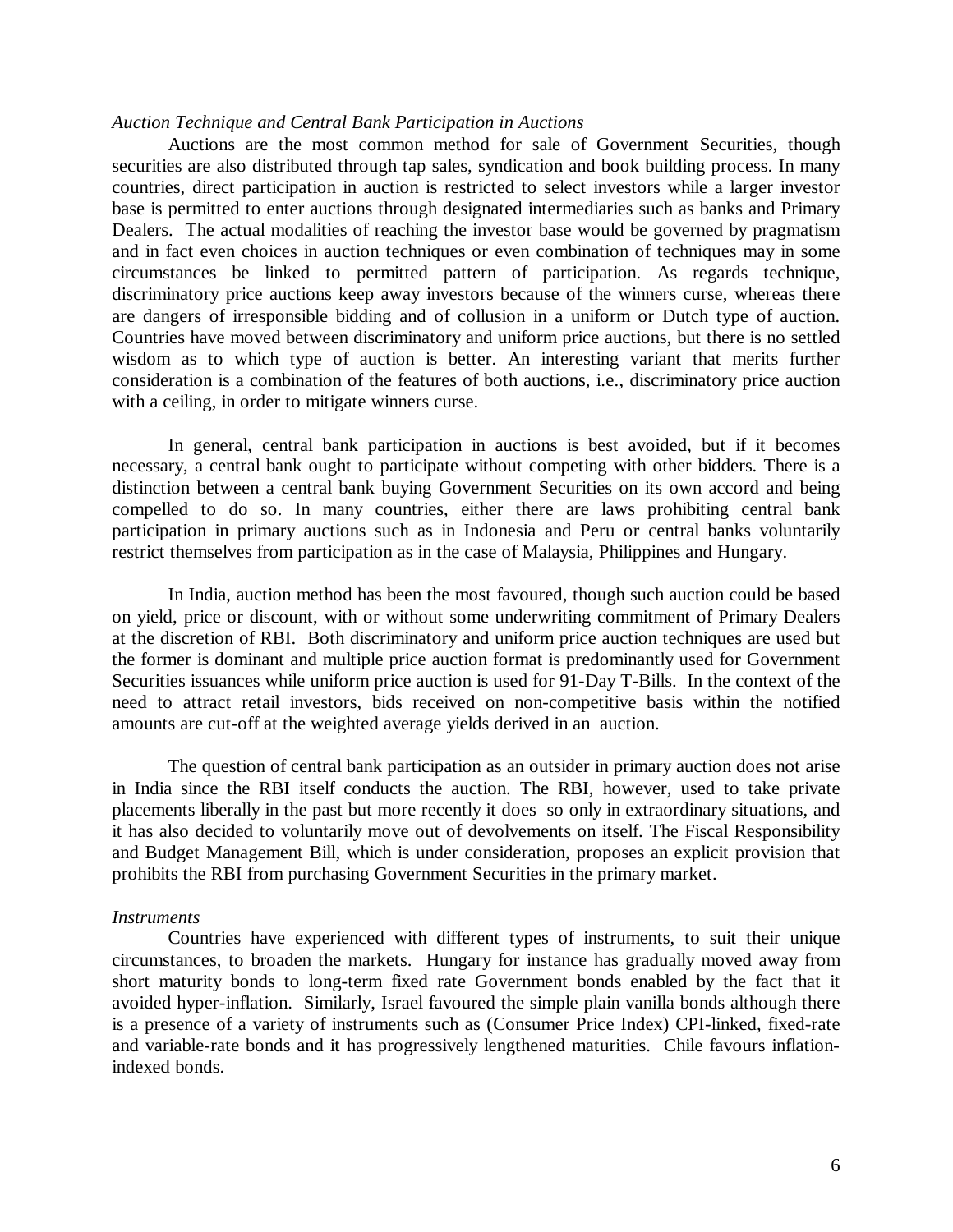The RBI has experimented with different types of instruments such as the fixed coupon bonds, zero coupon bonds, capital indexed bonds and more recently floating rate bonds. Most of the bonds, however, are of the fixed coupon variety though recently Floating Rate Bond issues have proved to be attractive.

### *Maturity Profile*

On the maturity profile, there is no ideal solution, but trade-offs between long-term and short-term maturities on considerations of market preference, cost to Government, bunching of maturities, and development of yield curve should be recognised. Development of Government benchmark securities is an essential element of a well functioning Government Securities market and this requires the issuer to make conscious efforts to avoid fragmentation and where necessary consolidate issuance. Typically, benchmark securities in domestic markets are 2, 3, 5 and 10 years, while countries like the USA issue securities up to 30 years.

 In India, Government revived borrowing at market rates in 1992-93, and most of the new maturities were compressed below 10 years. This was necessary at the time as it coincided with the period of the high interest rate cycle, and the successful implementation of the auction system in the early stages of a move to market related rates of interest required a shortening of the maturity structure. This resulted in bunching of maturities as well as rendering liquidity management difficult. In the last two to three years, the RBI's preference has been towards longer maturities, at fixed rates to bring about a balance in the maturity structure. There would be times when Government is reluctant to lock in what it perceives to be high rates, and the banks face larger asset liability mismatches and greater interest rate risk. Recognising this, the RBI has reintroduced floating rate bonds and is attempting to develop the STRIPS market in the Government Securities segment. As regards consolidation, RBI has extensively used the technique of re-openings of existing securities on the basis of price-based auction. Thus, advantage was taken of large gross borrowing programme to lengthen the maturity profile and consolidate the profile.

### *Issuance Calendar*

Based on first principles, it is better to provide a clear and timely information about the borrowing programme through an issuance calendar, in addition to maturity profile of outstanding stock, redemption calendar, etc. In operational terms, issuance of a calendar has to tackle the trade-off between certainty to the market and flexibility to the issuer in terms of market timing.

The uncertain trends in terms of cash flow pattern of the Government of India constrains the publication of issuance calendar. In respect of T-Bills, a pre-announced issuance calendar for auctions has been evolved. Recognising that a large market borrowing programme and uncertainties in cash flows make issuance of full-fledged calendar somewhat difficult at this stage, the Finance Minister announced in the budget speech recently, that there will be a calendar of auctions of Government from the financial year beginning April 2002.

## *Role of Primary Dealers*

Many countries have established a system of licensed Primary Dealers (PDs) in Government Securities as important intermediaries to promote activity in Government Securities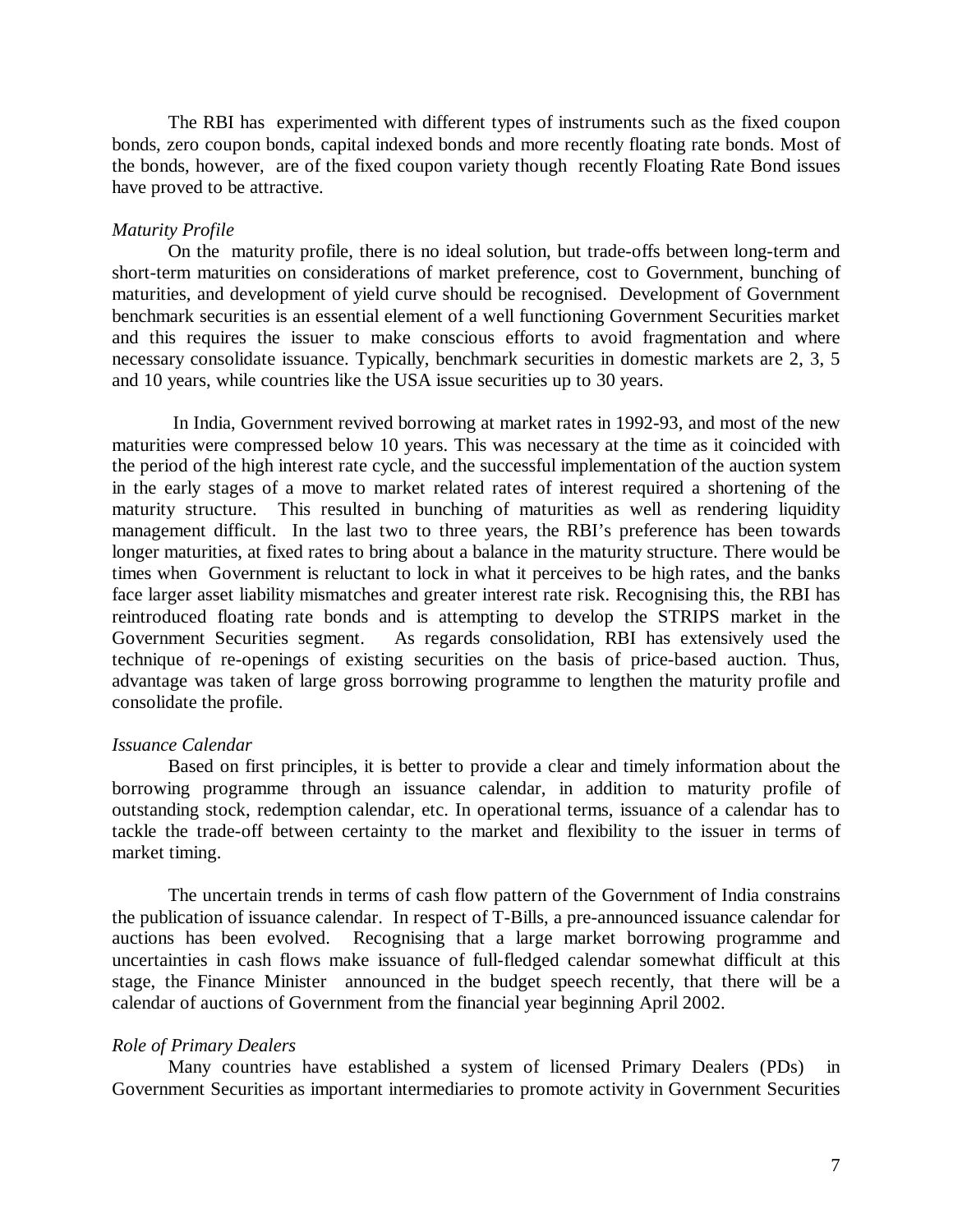market. Typically, PDs are assigned specific responsibilities like minimum bidding requirements, giving two-way quotes, providing market information to the central bank, etc. In some cases, PDs have been given exclusive right to primary auctions, or some special facilities in money market operations, open market operations, underwriting commission, etc. PDs can play a vital role in the development of the secondary market. By being in the market, their prices discount all available information, they take up trading positions, and also render valuable assistance to the central bank by providing it with latest market information, designing new instruments, etc. Since PDs are generally highly leveraged, regulatory oversight over PDs appears to be warranted and a common feature among central banks has been to periodically review the performance of PDs and make the continuation of their operations performancebased. An interesting feature that merits notice is a rating of PDs as established in Poland.

The institution of PDs has been adopted in India in 1996 for developing both primary and secondary markets in Government Securities. The main objectives of promoting the institutional mechanism of PDs are to strengthen institutional infrastructure in the Government Securities market in order to make it vibrant, liquid and broad based and to ensure development of underwriting and market making capabilities for Government Securities outside the RBI so that the latter could gradually shed these functions. In other words, the marketisation of Government borrowings and vacation of RBI from primary market in an environment of large borrowing programme were facilitated by a conscious development of the institution of PDs. PDs obligations include giving annual bidding commitment, underwriting the primary issuance and offering two-way quotes. In return, the PDs are extended liquidity support by the RBI and access to call money market as borrowers and lenders.

Incidentally, RBI experimented with a system of Satellite Dealers (SDs) from 1996 to serve as a second tier to PDs in the Government Securities market with the particular objective of promoting retail segment. However, on a review it was found to be not as useful as was expected and is being given up.

## *Gilt Mutual Funds*

Mutual funds dedicated almost exclusively to investments in Government Securities called Gilt Mutual Funds were established in India in April 1996. Currently, there are 13 such mutual funds in the country. Mutual funds are regulated by the Securities and Exchange Board of India (SEBI). In tune with the developments that have taken place in the debt markets since 1996, the scheme of Gilt Funds is currently being reviewed by the RBI. Given the small size of the repo market during that period and the consequent uncertainty regarding availability of liquidity from the market, Gilt Funds were given limited liquidity support by the RBI. Considering that the liquidity support was introduced as an extraordinary measure and the fact that the repo market has developed and is expected to become more liquid with the operationalisation of the CCIL, there is a case for reviewing the liquidity support to Gilt Funds from RBI.

#### Significance of Secondary Markets

A diversified investor base with varied demand, maturity profile and risk preference is admittedly important for ensuring high liquidity and stable demand in the market. Apart from banks, PDs and mutual funds, retail investors and foreign investors can also play a role in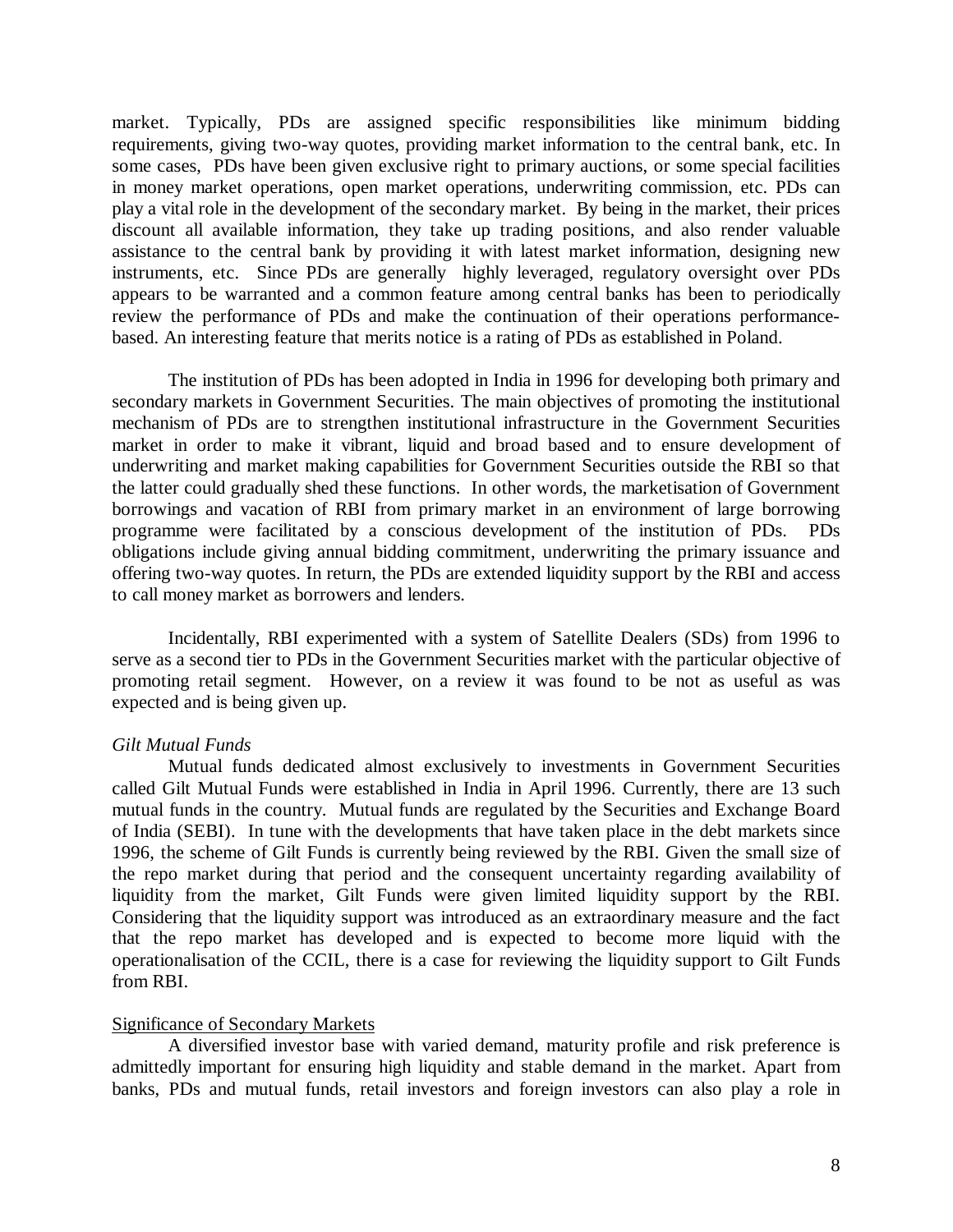widening the investor base. Catering to the needs of retail investors is often an essential part of the overall strategy to develop a more diversified investor base. Retail investment can also contribute to stable demand for Government Securities and can provide a cushion for the impact on volatility.

Development of repo markets, short selling, the role of benchmarks and marked to market valuation, etc., do contribute to boosting of secondary market liquidity. The practice of short selling securities facilitated by securities lending and borrowing has been prohibited in some emerging markets and it is necessary to recognise the rationale for this. No doubt, the ability to sell short has a positive effect by increasing the market liquidity and price efficiency since it enables participants with differing views on the market to trade actively, but short sales, have the potential to increase market volatility and risks especially if the market assumes larger position than what it is capable of handling.

As regards benchmarks, many countries have been taking efforts towards consolidation and creation of benchmarks and the procedures depend on the composition and stock of existing debt and how much debt is proposed to be raised. Another issue relates to whether a move to marked-to-market for investments raises any risks in terms of stop-loss sale, etc. While markedto-market serves to encourage secondary market trading, it is necessary to have a liquid market to correctly price securities.

The RBI has taken a number of measures to enhance the secondary market liquidity in the Government Securities market. These include permitting a diversified participant base, improved fungibility of bonds through reopenings, stabilizing money market through Liquidity Adjustment Facility (LAF), developing the repo market, encouraging the operationalisation of the Clearing Corporation of India Ltd., initiating a negotiated dealing system for trading, enforcing marked-to-market requirement for valuation of investments, ensuring a Delivery Vs Payment system for settlement of Government Securities in scripless form, and disseminating detailed information to the public on a daily basis in respect of all Government Securities traded in the market.

In India, initially the RBI was announcing the yield curve to the market for year-end valuation. Currently, FIMMDA, a self-regulatory organisation, announces the yield curve, the methodology of which was approved by the RBI. Incidentally, although the statutory liquidity ratio (SLR) for the banking system is 25 per cent, banks are voluntarily holding 37 per cent of their liabilities in Government Securities. Recognising the risks involved in such large exposures, the Reserve Bank of India (RBI) has created a path for banks to reach a targeted investment fluctuation reserve over a period.

#### Policy Conflicts in Debt and Monetary Management

Irrespective of whether the debt management function is vested with the central bank or not, coordination is important to avoid conflicts between cash and debt management of the Government and central bank operations. The timing and amounts of Government Securities issuance may not always coincide with the compulsions of the central bank's monetary policy. The Government may wish to issue securities at a time when the market is illiquid and the central bank needs to consider whether or not and to what extent it will provide additional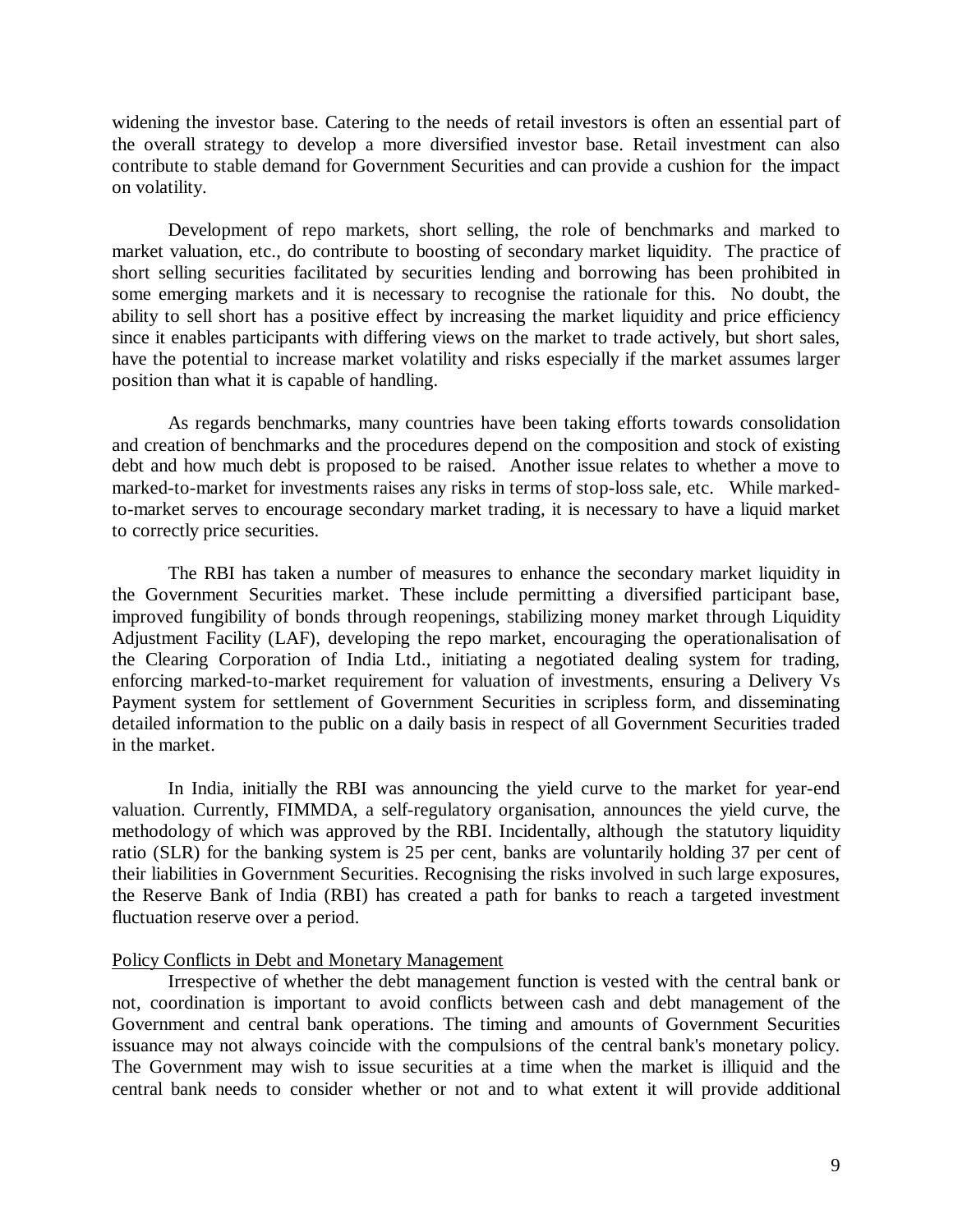liquidity. Liquidity can be provided through the secondary market or where the central bank is both the debt and monetary manager, it has the option to operate through the primary market.

Currently, almost all central banks are harmoniously co-ordinating with the fisc, both at the policy and operational levels with regard to debt management. There is general agreement that being the fiscal agent creates problems for central bank and separation of debt management function from the central bank would remove the friction. In a situation of high fiscal deficit and lack of fiscal assurances on its responsibility, separation of the two functions could increase the risk of macro instability. Controlling the fisc, developing financial markets and setting in place institutional and technological infrastructure ideally should precede such separation.

The monetary policy statement of the RBI of October 2001 had clearly indicated the intentions in this regard and the conditions that would need to be fulfilled to make this separation possible. The RBI acknowledged that although it is desirable in principle, separation of debt and monetary management functions is a medium-term process that is dependent on the fulfillment of three conditions, viz., development of financial markets, reasonable control over the fiscal deficit and necessary legislative changes. Of course, institutional arrangements for establishing a separate Debt Office need to be thought through. The Federal nature of the country adds another dimension to the issue namely should each State and Central Governments have a public debt office while replacing RBI. One method could be to set up an independent corporate entity structure to manage the debt of both Centre and the States.

#### Dilemmas in Intervention in Markets

On the proposition that since markets are maturing there is a case for central bank intervention to even out price volatility, there is a general consensus against intervention in the normal course. There are many central banks that never intervene in the bond markets to smoothen volatility. In fact, lowering volatility impedes secondary market development by preventing hedging instruments from developing, which in turn are necessary to deal with volatility.

There are however, situations justifying an interventionist approach by central banks. For instance, the September 11, 2001 incident required the Federal Reserve to be involved intimately in the market. India has had many such situations like the border conflicts and US sanctions, etc. where the RBI had shown its willingness to be present in the market without creating expectations of being a market maker. Thus, there is a need to differentiate between normal market conditions and exogenous shocks in taking a view on intervention. While in the case of exogenous shocks, intervention or expression of intention to do may be necessary, during normal market conditions the option should always be available but, actual exercise is to be convincingly dictated by evolving circumstances with a directional preference to strengthen market forces.

On the intervention policy of RBI, three areas need to be highlighted. First, in the money market, the RBI is concerned mainly with liquidity management through the Liquidity Adjustment Facility and effectively operates an interest rate corridor between the repo and reverse repo rates. Second, in the context of market borrowing programme, the RBI intervention is through private placement under extraordinary circumstances since the RBI has the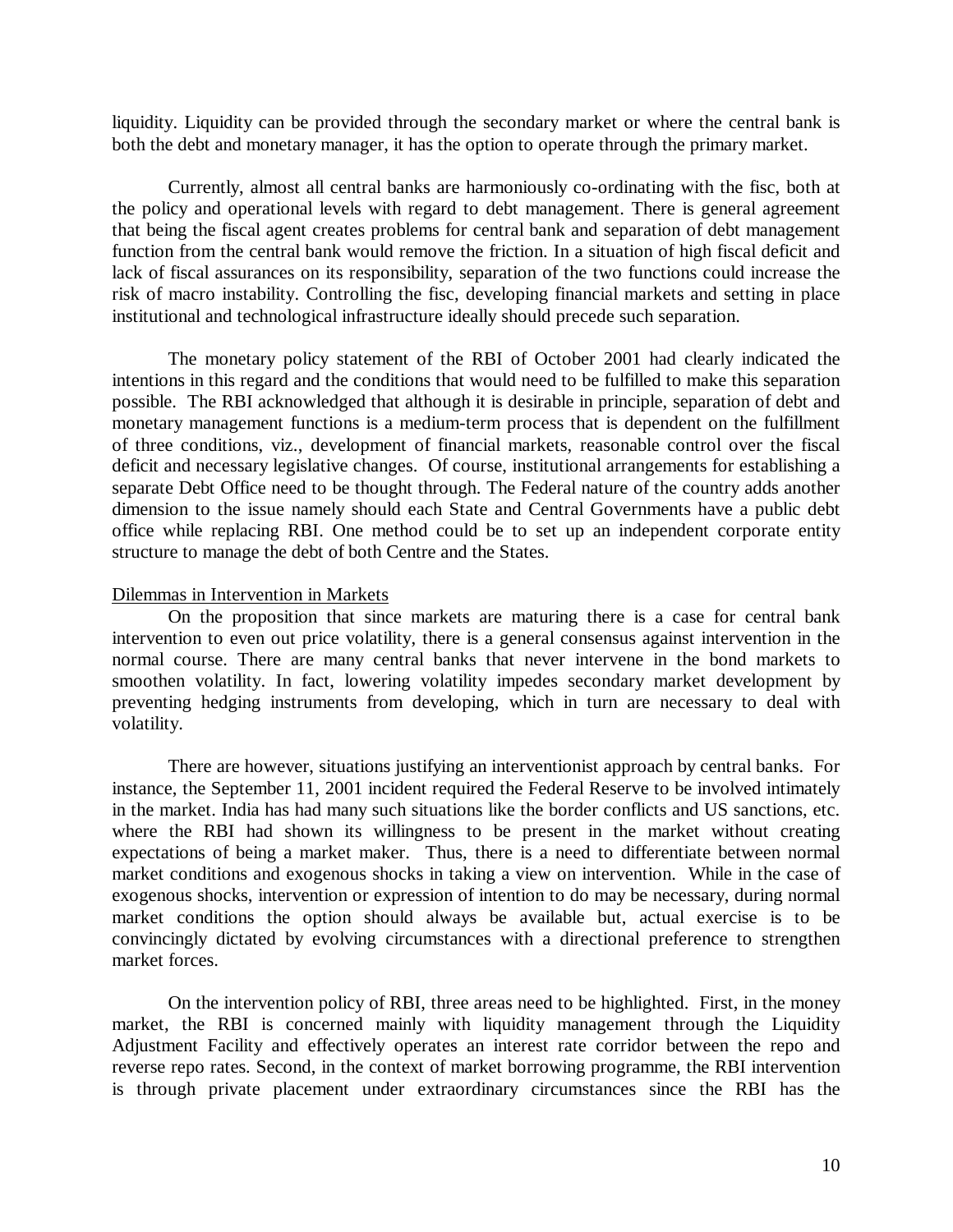responsibility to raise Government debt. In other words, if in the RBI's assessment the market would not be in a position to absorb the debt without disruption, it resorts to private placement. Third, when the bids in auction are unacceptable, the RBI takes on a devolvement, which in actual practice has been negligible during the last two years. Primary Dealers underwrite issues of Government paper for which they are paid underwriting commission. Thus, the twin combination of high fiscal deficit and a narrow and not so liquid market necessitates RBI intervention in the interest of financial stability. There are, however, no rules regarding sale of securities taken on private placement in terms of maximum period of holding etc. It is at the RBI's discretion to offload securities taken on private placement when conditions are conducive.

When capital flows occur and the capacity to monetise Government debt is circumscribed by sterilisation, the maneuverability to conduct market borrowing is constrained. In the current financial year, for instance, the RBI has added \$ 8 billion to its foreign currency reserves. To meet externally induced shocks in forex markets, the RBI had in the past conducted extraordinary operations and in the process considered it essential to create a firewall to prevent its transmission to the bond market. A by-product of erecting firewalls was that, whenever the central bank has resorted to monetary actions on exchange market considerations, or even when bond yields have moved sharply on sentiments, it has tended to create expectations of liquidity action in the bond markets. These are complexities that all concerned learn to live with.

## **5. Development of Corporate Bond Market**

 To develop corporate bond market, the authorities have to actively consider increasing the supply of high quality paper, creating adequate institutional investor base, ensuring a variety of instruments of differing maturities and mounting supporting infrastructure, etc. Emphasis also needs to be placed on efficient legal systems as important infrastructure for deep and liquid bond markets. Among legal reforms, bankruptcy laws or capacity to seize collaterals are particularly important. Experience also indicates that in many emerging countries, since the risk is transferred to the creditor in bond markets as compared to banks, there is a preponderant bias towards bank deposits among household savers in many countries. In other words, development of domestic corporate debt market is bound to be a long drawn process and banks will have to continue to be special and dominant in the financial systems of most emerging economies.

In Mexico, while the experience is that larger companies issue bonds abroad, the smaller companies prefer to borrow from banks. In Chile, there is some substitutability between bank and bond financing as a few companies raise bonds to prepay bank debt. Pre-crisis, Korea had a large corporate bond market and the biggest lesson from the episode was that too much Government intervention (either in exchange rate or implicit or explicit guarantees) resulted in serious distortion of markets.

In many emerging economies, the corporate bond markets are fragmented. Poland for example has a fragmented and illiquid corporate bond market characterised by private placement and cross holdings. Peru is experiencing a situation where good credit was going to banks while bad credit was going to bond markets; hence there is a justified reluctance to invest in bonds. On the other hand, this raises the contrary view-point that if bond markets are developed, bad credit could go to banks. There is, however, no evidence of this so far and moreover *ex ante* there are only well-priced and badly-priced loans.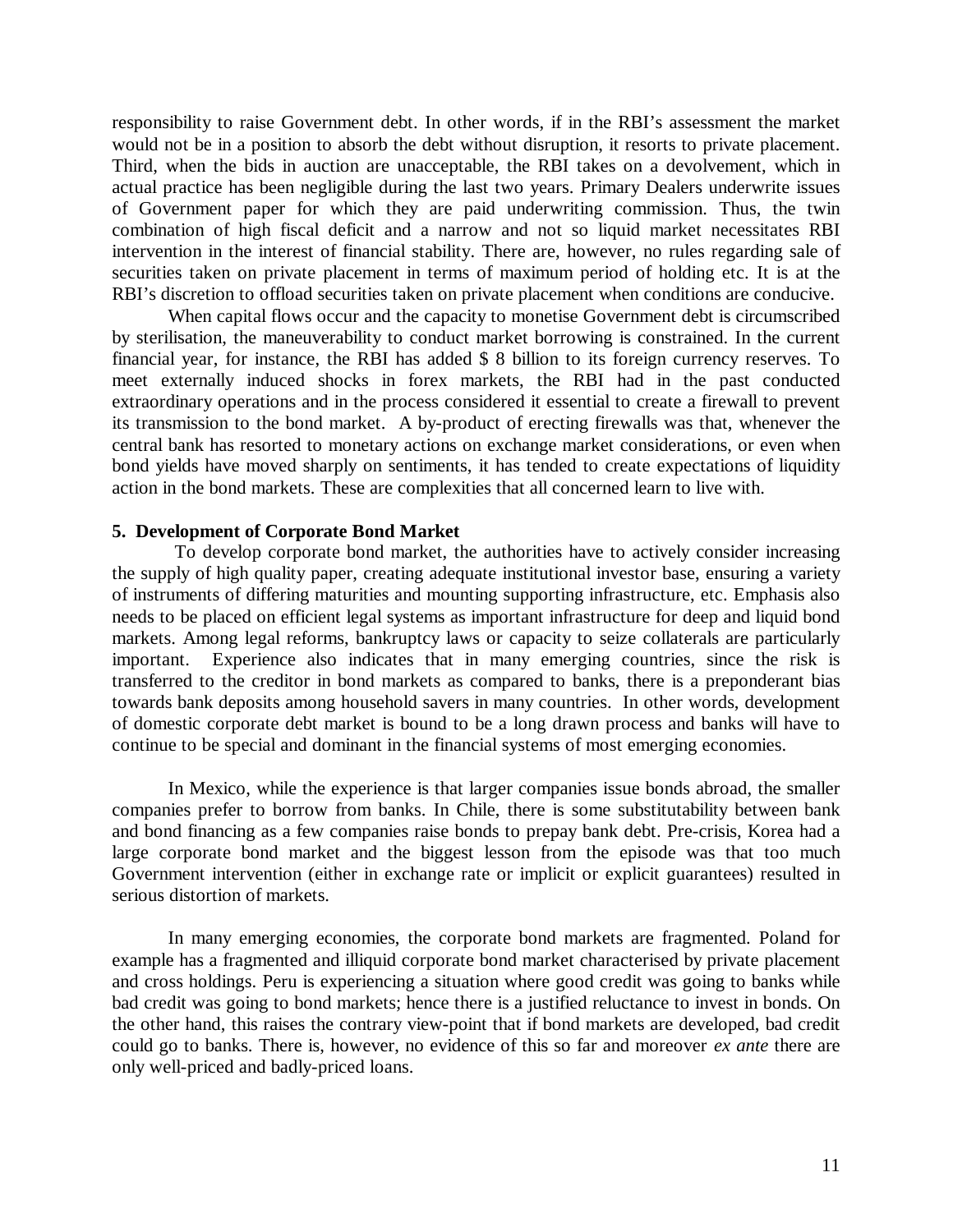There is a recognition of the need to develop securitization market as a related issue. Securitization as an instrument acts as a risk transfer mechanism that could work to the advantage of both banks and investors. In Korea, non-performing loans spurred this market; Hongkong has established a Mortgage Corporation. In many countries, this market is in nascent stage, either because it needs complicated legal changes or the credit environment does not enable securitization. For instance, Hungary has no non-performing loans nor mortgage in household; hence no mortgage exists to warrant securitisation to be involved in the development of this market.

The Reserve Bank of India's role in development of corporate bond market is indirect and governed by its interest in monetary policy transmission, Government Securities, and stability as well as efficiency in financial sector as a whole. As mentioned, the major preoccupation has been with Government Securities market for all the reasons explained. The corporate bond market commenced in a significant way with Public Sector Undertakings being encouraged to take recourse to them in late eighties, but the private corporate sector's debt requirements were met largely by development financial institutions and banks. With developments in capital market and establishment of rating agencies, corporates and development financial institutions themselves started taking recourse to debt, since the reform commenced. More recently, special purpose vehicles to fund infrastructure promoted by some State Governments have come to the fore especially since they are backed by State Government guarantees.

Corporate debt market in the sense of private corporate sector raising debt through public issuance in capital markets is only an insignificant part of Indian debt market. When we talk of debt markets in India, we are really referring to the Government Securities market, which accounts for 75 per cent of the outstanding stock and nearly 95 per cent of the volumes traded in the secondary market. About 90 per cent of the corporate debt market is privately placed. In the privately placed market, 58 per cent of the issuances are by financial institutions and banks, both in the public and private sector and about 26 per cent represents issues of public sector undertakings and central/state government guaranteed bonds. Two-thirds of the total issues are accounted for by the public sector. 20 per cent of the total corporate debt issuance is by the private non-financial sector.

Most issuers in the corporate debt market are AAA or AA rated borrowers and about 10 per cent may be unrated. The investors are mostly institutions with very few retail investors. Hence, at the first stage of development of the bond markets, while securitisation takes place, the disintermediation process is only partial. Transparency is limited both in the primary and the secondary markets, liquidity is poor and many bonds are held till redemption. The legal recourse in case of non-payment of interest and principal is complicated and bankruptcy laws afford little comfort. The legal and regulatory requirements, accounting and auditing standards for issuers and the infrastructure for trading, clearing and settlement need to be developed much more in case the market has to become deep and liquid.

As the non-transparent practices in this market is a matter of concern, RBI had issued guidelines in June 2001 regarding the due diligence to be undertaken, the disclosures to be obtained and the credit risk analysis to be made in regard to privately placed investments especially for unrated instruments. Banks have been advised to adopt an internal system of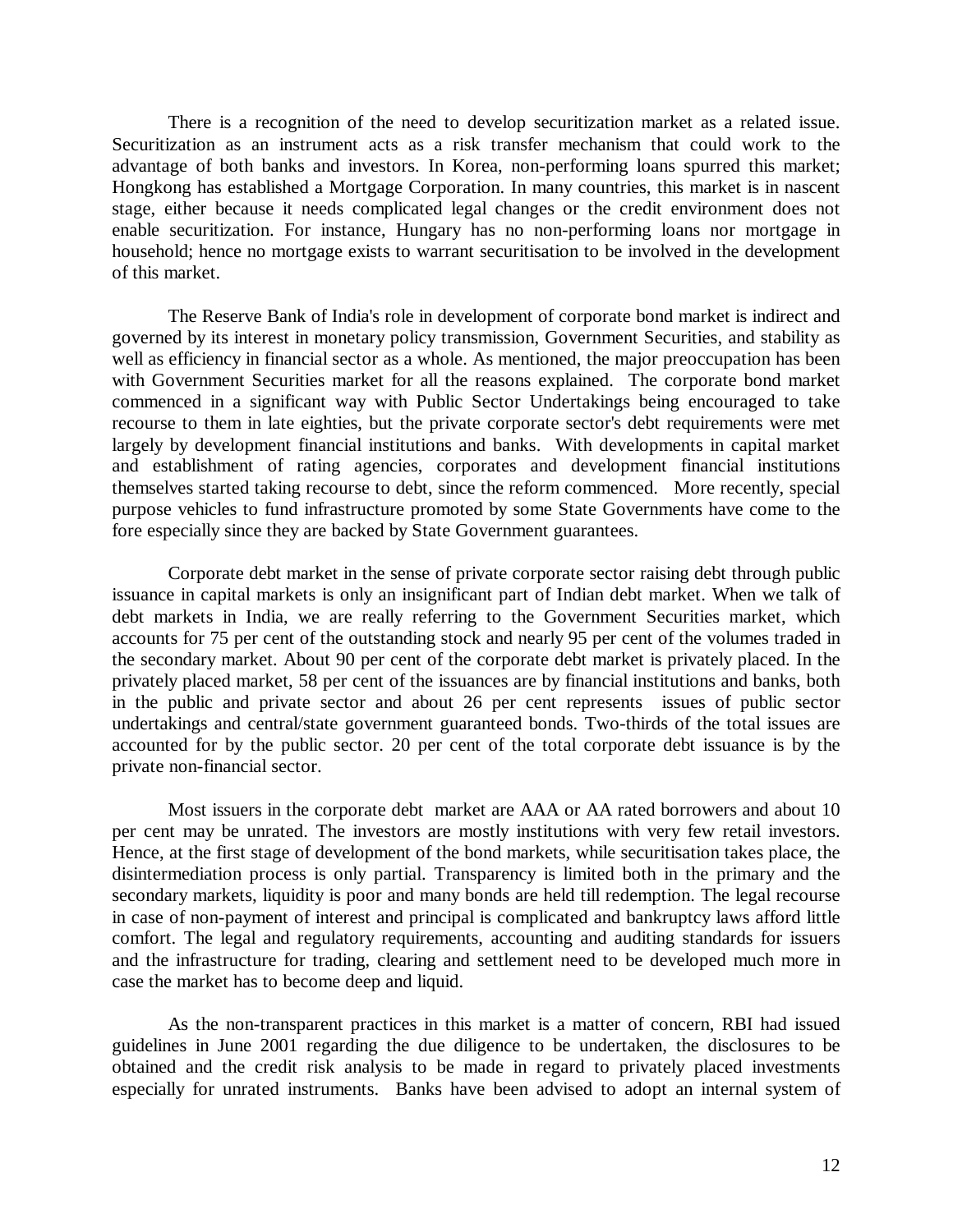rating for issues of non-borrowers, whether rated or otherwise, and adopt prudential limits to mitigate adverse impact of concentration and illiquidity. Banks have been also advised to put in place proper risk management systems for capturing and analysing the risks so as to take timely remedial measures. A further review of non-SLR investments in the light of recent developments reveals that the ease of mobilising funds through privately placed debt issues could lead to the use of such funds for risky purposes other than what is disclosed in the offer document.

In order to contain the risks arising out of non-SLR investment portfolio of banks and FIs, in particular through the private placement route, it was proposed by the RBI to issue further prudential guidelines to be observed by banks. The draft guidelines were circulated to the banks and FIs in October 2001. These guidelines primarily focus on the need for strengthening of internal rating systems, fixing of prudential limits and sub-limits, review of rating changes in respect of issuers and non-performing investments; and most important, disclosures in 'Notes on Accounts' regarding issuer composition and non-performing investments.

As announced in Mid-Term Monetary and Credit Policy for the year 2001 – 2002, the RBI constituted a Working Group under the chairmanship of Mr.S.R.Iyer, Chairman Credit Information Bureau of India Ltd., to evolve a framework for collecting and sharing of banks/ FIs of information on private placement of debt and prescribing minimum requirements for issuers to meet before banks/FIs consider investment in such debt. The Report is due very soon. The major pre-occupation of the RBI in regard to corporate debt is to ensure that banks and financial institutions are protected from the risks in the current state of markets as also aid the

## **6. Institutional Issues**

process of qualitative changes in the corporate debt markets.

 There are several institutional issues related to debt markets and each of them is critical but they are not necessarily interrelated. These are many, but this section focusses on some of them, namely, institutional investors in debt markets, self-regulatory organisations, banks, credit rating agencies and the tax regime.

# Role of Institutional Investors

There is wide consensus regarding the need for institutional building for development of debt markets, though countries have approached it differently. The notion of pension reforms as an important instrument in the process is generally upheld although there is a case for regulatory limits on their investments in riskier assets in the interest of financial stability.

There are several approaches to improving institutional investors' interest in domestic debt markets. For example, Indonesia is currently embarking on substantial regulatory reforms to encourage institutional investors. Hungary is emphasizing development of mutual funds. Some countries like Philippines are concentrating on market for securitisation. Hong Kong prefers a portfolio approach, a greater role for credit rating agencies, to build Collective Investment Vehicles and to explore other options like credit enhancements, rather than increase the supply of Government or quasi-Government paper to whet the appetite of pension funds (PFs). In general, PFs are encouraged to invest in Government Securities as in the case of Chile,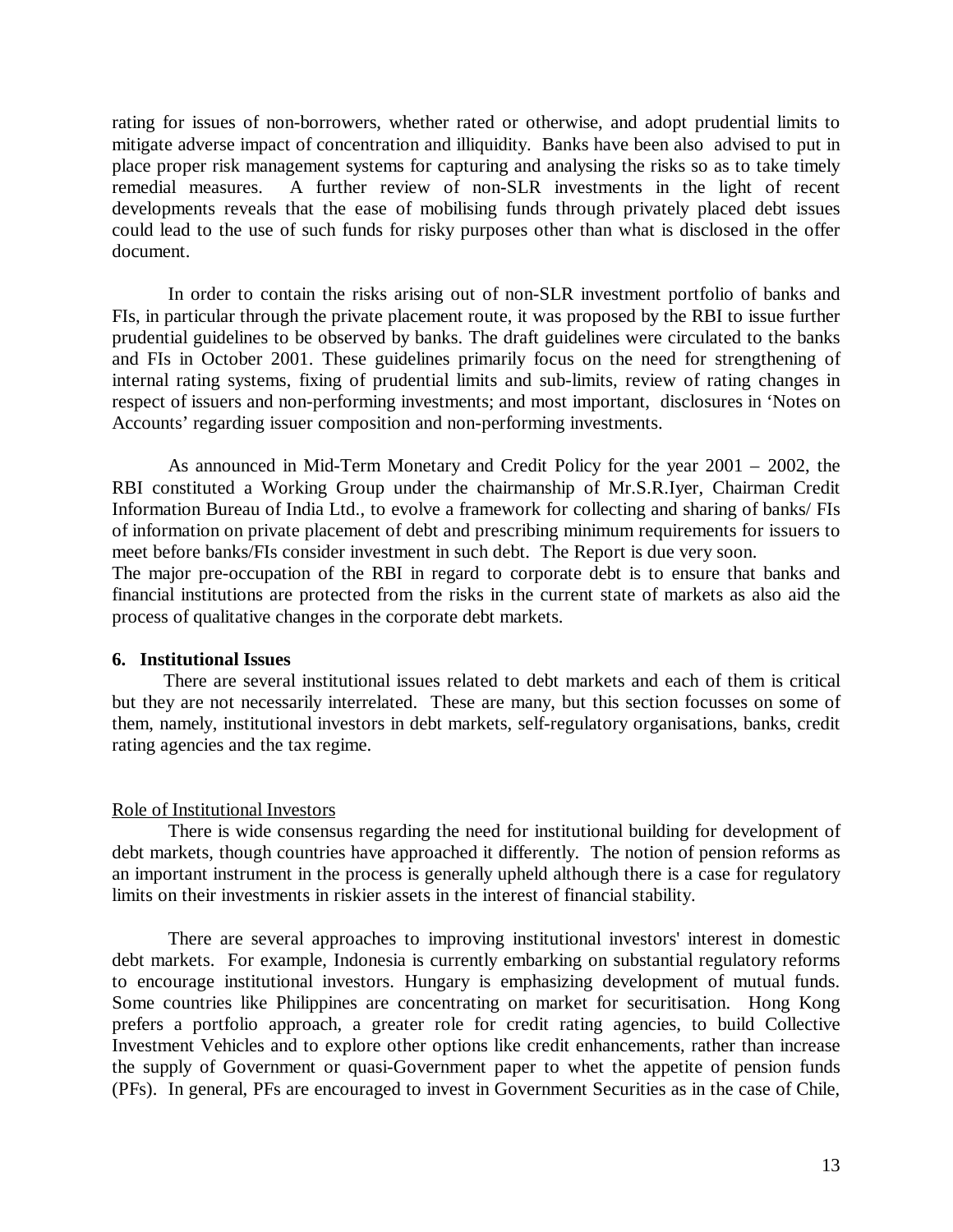Indonesia and Singapore although some countries like Hungary and Philippines are permitting some portfolio diversification by allowing investment within limits, in non-Government paper. It is also observed that many pension or provident funds voluntarily invest in Government Securities above the minimum requirements.

In the case of India, investments by Provident Funds are governed by Government Regulation, which indicates that 40 per cent of their incremental accretions each year are invested in Central and State Government Securities. This is followed by 40 per cent in bonds/securities of public financial institutions and Certificate of Deposits issued by public sector banks of which a maximum of 10 per cent is permitted in rated private corporate debentures. Investment in this category is usually mopped up by development financial institutions, which are themselves financial intermediaries. Moreover, the pension funds themselves being conservative, prefer to invest in Government Securities. Thus, the resources of the PFs are preempted by the Government and DFIs, making the linkage between PFs and corporate debt market tenuous.

### Role of Self-Regulatory Organisations

Self-regulation is fast emerging as a viable co-operative framework for both the regulator and market participants to come together towards the fulfilment of common goals and objectives. By creating a unique combination of private interests and official oversight, SROs have emerged as an effective and efficient form of regulation for the complex and dynamic financial services industry. International experience with self-regulation suggests that the power of self-regulatory organisations vary significantly. In its most complete form, self-regulation encompasses the authority to create, amend, implement and enforce rules of conduct with respect to the entities subject to the SRO's jurisdiction and to resolve disputes through arbitration or other means. Typically, this authority is derived from a statutory delegation of power to a non-governmental entity. In some countries, SROs do not have formal regulatory status but nevertheless provide codes of good conduct and master agreements and perform important roles in the standardisation of common practices without any formal regulatory status. It is necessary to recognise that exercise of authority in any form by SRO does raise some fundamental issues such as their accountability and monopoly status. There is merit in constantly reviewing both the representative nature of SROs and responsiveness to overall public interest considerations.

 In the context of Indian debt market, self-regulatory bodies like the Fixed Income Money Market and Derivatives Association of India (FIMMDA) and the Primary Dealers Association of India (PDAI) have been encouraged in the recent past, as part of reform process to give an impetus to the development of the bond and money markets in India. These bodies have served as crucial layers between the regulator and market and have contributed to developing new benchmarks and products besides providing training and development support to participants. They have formulated guidelines for dispute resolution mechanisms and are also involved in the process of developing standard practices and codes of conduct. Both PDAI and FIMMDA are represented in the Technical Advisory Committee (TAC) of the Reserve Bank of India on Government Securities and Money Markets. FIMMDA is involved in the task of valuation of all Central Government Securities. The daily yield curve based on benchmark Central Government bonds is fast emerging as an accepted benchmark to price securities. In addition to this, FIMMDA has also been contributing to developing guidelines for documentation of repo,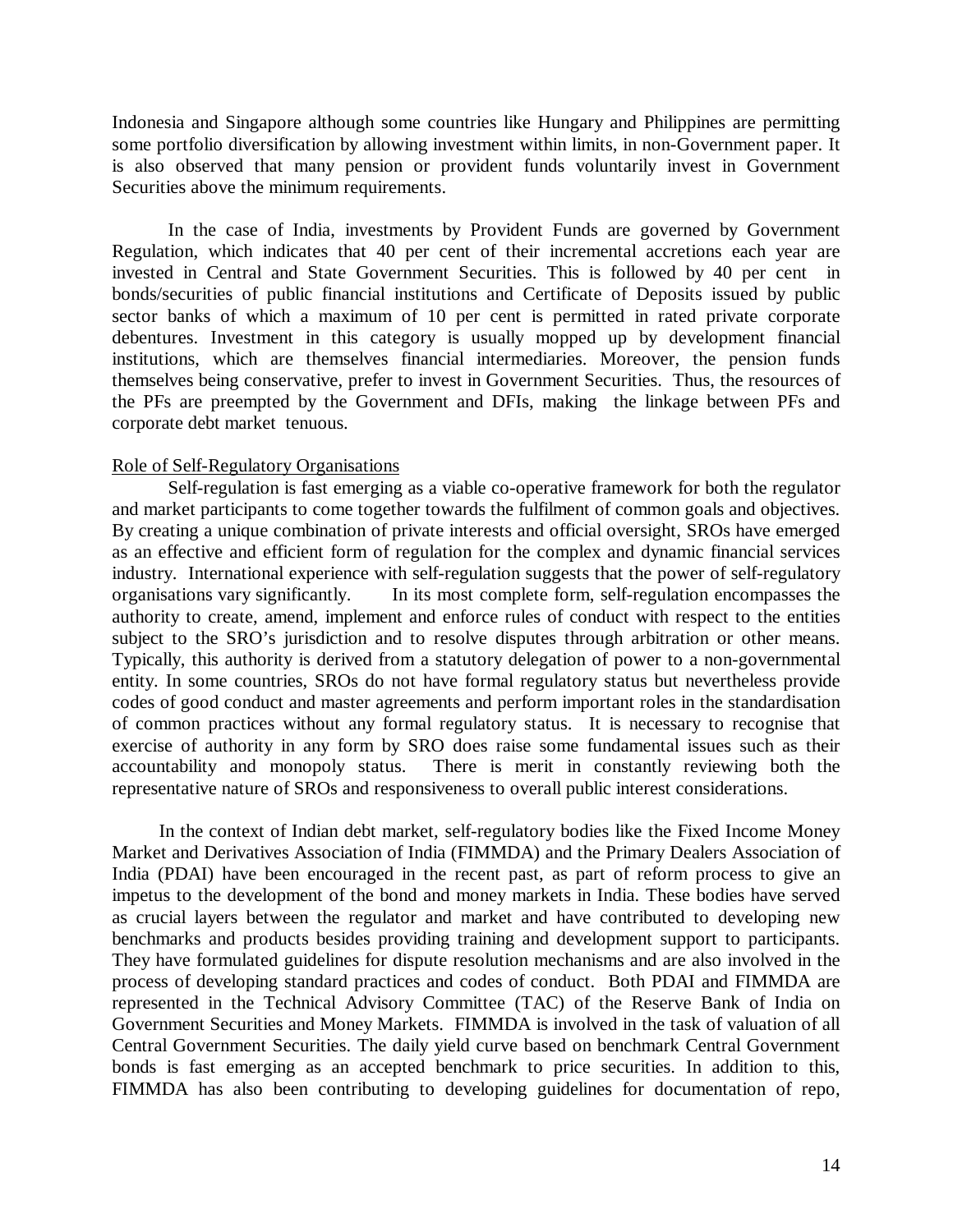securitised debt and several other debt market instruments. The activities of both SROs are closely co-ordinated with policies of RBI while their functioning is also carefully and constantly observed by RBI.

## Banks and Bond Markets

The relationship between banks and bond markets is complex especially in emerging countries where the dominance of banks in financial intermediation is set to gradually decline but banks do have a critical role in development of debt markets. Banks operate as issuers, investors, underwriters and guarantors. Banks may also securitise loans and thus participate in long-term debt markets. In the process, the regulator of banks has a responsibility to ensure that banks' participation in debt markets, both as issuers and investors is consistent with their risk management. The vagaries of debt markets do impact the balance sheets of banks, while banks' confidence and participation in debt markets influence the growth and liquidity in the markets. In some countries, banks have been active participants in equity markets but their small presence in debt markets may be partly explained by the less developed nature of debt markets, particularly in Asia.

In India, the banking system which incidentally has been dominated by the public sector, played a pioneering role in initiating growth of mutual funds, merchant banking and other financial services. Structurally, banks have been permitted to operate through subsidiaries as asset management companies, PDs, merchant banks and mutual funds. The Development Financial Institutions also played a role but they dominated in promoting credit rating agencies, sponsoring national stock exchanges, depositories, etc. In regard to Government Securities segment of the market, which accounts for about 75 per cent of the stock, about 60 per cent of the stock is held by the banking system. As regards the corporate debt segment, both private placement and public issue, over half of the issuance is by banks and financial institutions. The corporates, especially the large corporate segment move in and out of bank advances and debt markets just as banks also participate in both.

In this background, the RBI continuously reviews the nature and extent of linkages and adopts a wide range of mechanisms to enhance efficiency and impart stability. Phased deregulation of limits for banks' investments in non-Government debt instruments was accompanied by exposure norms, other prudential guidelines, valuation norms for debt instruments and asset liability management guidelines. The maturity profile and issue of innovative instruments in Government Securities market were also attuned to meet varying portfolio needs. In addition to risk weights for interest rate risks, a target has been indicated for establishing investment fluctuation reserve. Legal changes have also been announced in the budget to create a market for securitisation. Development Financial Institutions have also been permitted greater flexibility to operate on their liabilities and asset sides in debt instruments.

## Role of Credit Rating Agencies

Banks do possess intimate and specialised knowledge of the borrowers and are thus in a unique position to assess the risks in advances, while in the case of large number of investors in debt markets, such knowledge and skill are usually lacking. Credit Rating Agencies (CRAs) help mitigate this problem of asymmetric information and the dissemination of information by the CRA incidentally makes the regulator's task less onerous. CRAs have also faced a number of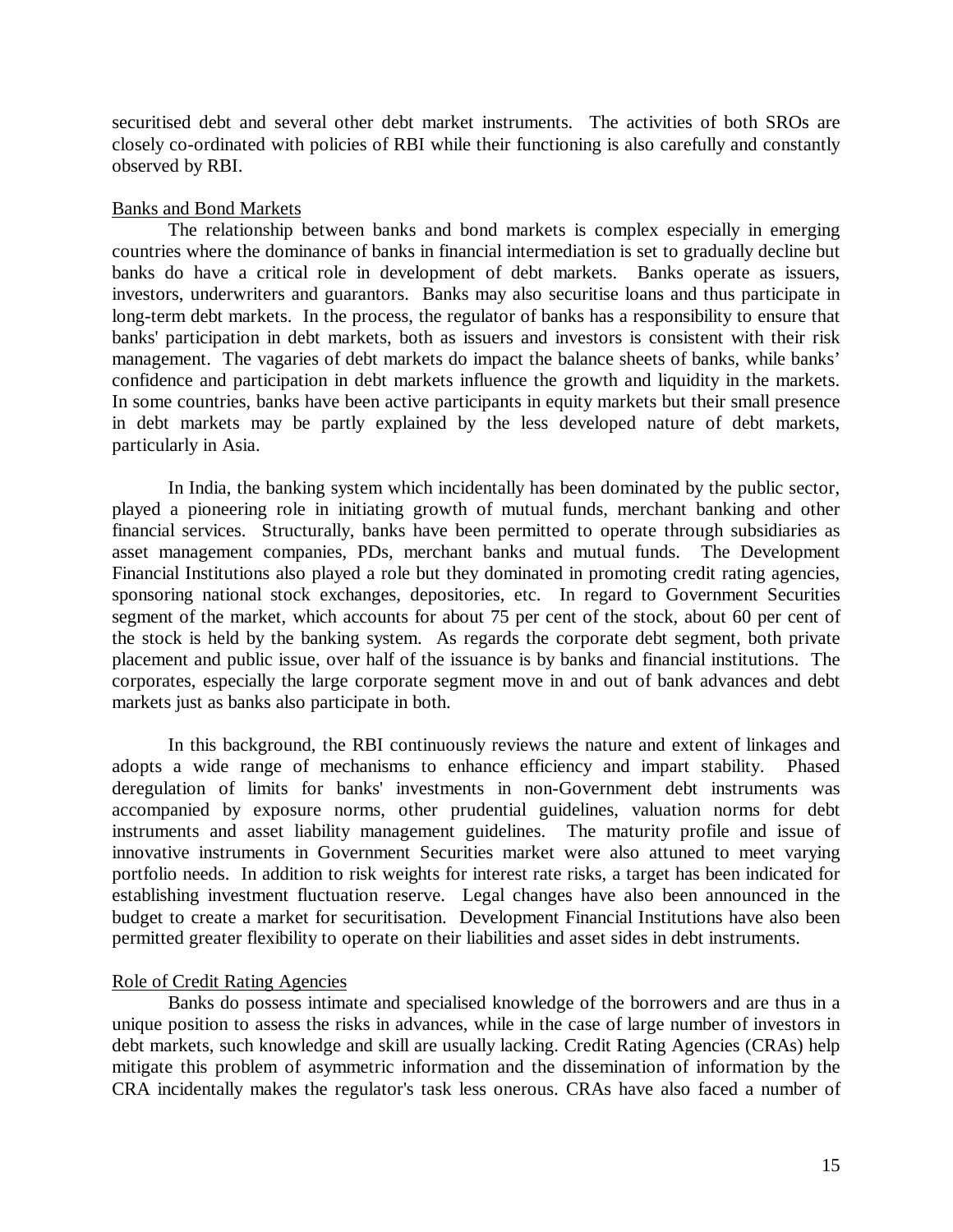criticisms in recent years, especially after the Asian crisis. The independence of ratings has been questioned, especially when ratings are paid for their services. Questions are also raised about the accountability of CRAs, the potential for herding by investors and frequent changes in ratings causing volatility. Excessive reliance on CRAs is, under these circumstances to be eschewed and in any case the quality of ratings by CRAs continuously assessed. Some regulators prescribe that pension funds invest in debt instruments of investment grade only. Credit rating has also been prescribed by regulators as the basis for exemption from registration norms for issuers of asset backed securities. Some regulators insist on a minimum rating for corporates to become eligible for issuance of Commercial Paper. Furthermore, specific credit rating limits have been made on the eligibility criteria for issuance of bonds in some countries.

In India, there are four CRAs and each of them has collaboration with internationally renowned CRAs to supplement the local knowledge and skills. The RBI prescribes a number of regulatory uses of ratings. Of those related to the money and debt markets, a corporate must get an issue of Commercial Paper rated and may issue such paper subject to a minimum rating. SEBI, which incidentally is the regulator of CRAs has stipulated that ratings are compulsory on all public issues of debentures with maturity exceeding 18 months. Pension funds can only invest in debt securities that have high ratings, as per the stipulations of Government.

A trend over the last few years in India is the preference for CRAs to extensively rate private placement resulting in financial institutions' distinct preference for investment in rated paper often through private placement and sometime over normal credit. Such a trend of abdicating the responsibility for assessment of risk is not desirable from the point of view of banks. RBI has been issuing detailed guidelines to banks and financial institutions in regard to exercising their judgement and risk assessment while taking into account the CRAs ratings. The latest guidelines emphasise the importance of such internal assessments even when the rated paper happens to be backed by guarantees of Government. Thus, while CRAs are necessary, their presence is not a sufficient condition for development of sound debt markets.

## Tax Regime and Debt Markets

An efficient tax regime should ensure that it does not create an impediment to the development of secondary debt market. Distortions may be created if, without clear justification, some participants are exempted from tax as compared to another, certain instruments are taxed while others are exempted and procedures for calculating tax or deducting tax at source distorts prices. Similarly, lack of clarity in provisions could also hamper trading in certain segments of the debt market. While the process of reform would have to be initiated in a given tax regime, with the evolution of reform, and as the market, institutions and instruments develop, the tax regime would need to be modified to suit the changing circumstances.

The removal of tax deduction at source (TDS) on Government Securities market in a way heralded the beginning of the taxation reforms in debt markets. The result was the end to the practice of voucher trading in the Government Securities market thus removing pricing distortions in the market. The incidence of stamp duty had been for a long time a major impediment to the development of debt markets. The amendments to the Indian Stamp Act, 1899 have exempted debt instruments dealt in demat form from the applicability of stamp duty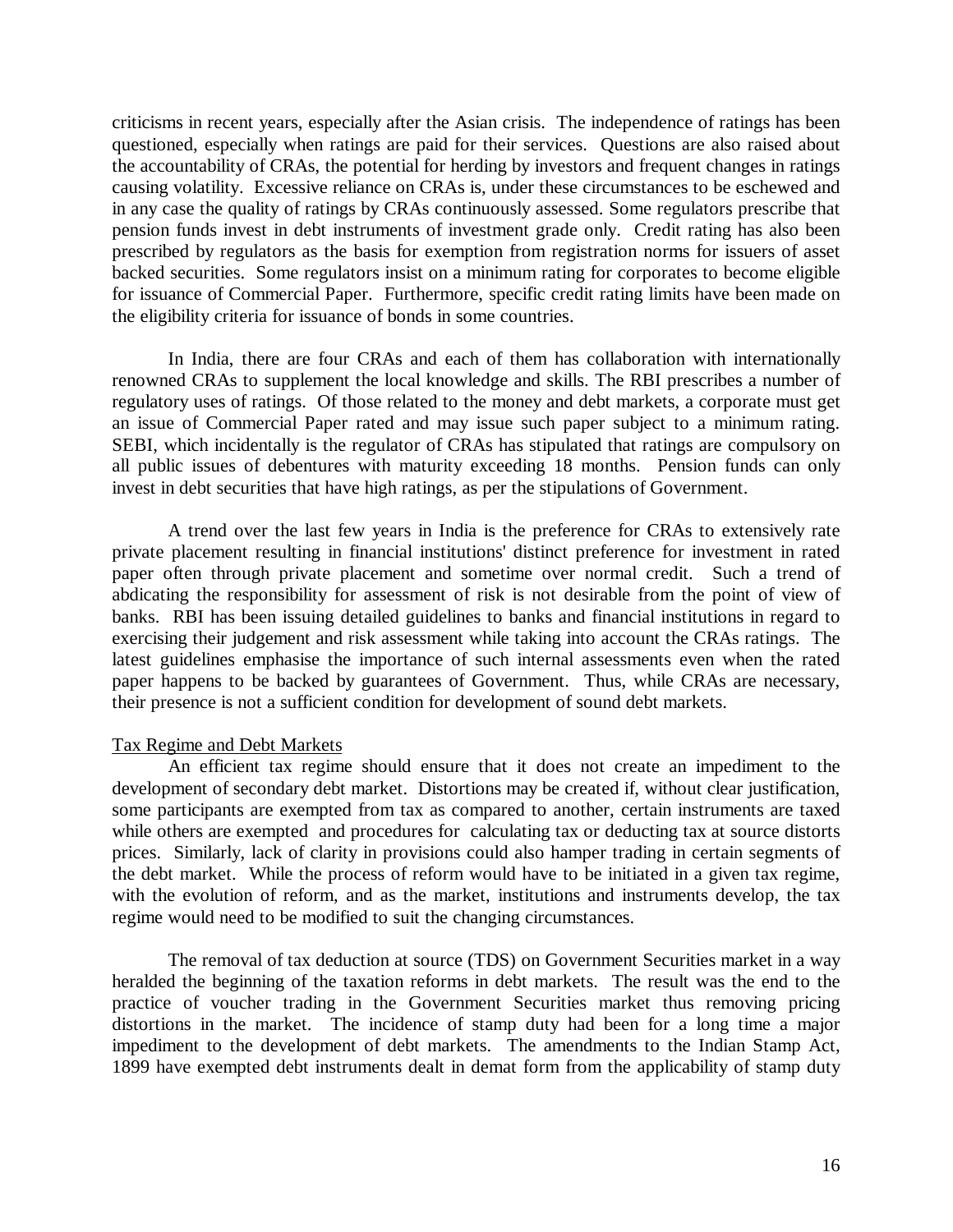(Government Securities as such are exempted from the stamp duty). This encouraged demat holding/transactions in debt instruments, as also trading in debt instruments.

In the latest Budget, some more rationalisation measures in the tax regime were announced. First, the earlier exemption to equity mutual fund from the dividend tax placed the debt mutual funds at a disadvantage. The recent Finance Bill, has however, proposed the abolition of the distribution tax of 10 per cent on companies and mutual funds on the dividends or income distributed by them. Such income will henceforth be taxed in the hands of the recipients at the rates applicable to them and subject to TDS. The dividend tax exemption available to the equity-oriented mutual funds, however, is withdrawn and the dividends will be taxable in the hands of the recipients at 10 per cent. This move has to some extent reduced the disadvantages faced by the debt-oriented funds.

Second, the recent amendments to Section 47 of the IT Act, facilitating securities lending and borrowing operations will ensure safe and smooth settlement through the recently established CCIL.

Third, the prevailing tax treatment for zero coupon bonds resulted in distorting trading practices in these instruments. The recent notification issued by Central Board of Direct Taxes (CBDT) in bringing about rationalisation in the tax treatment for the deep discount bonds, apart from removing the distortions will keep the market in readiness for the development of STRIPS in Government Securities and facilitate a zero coupon yield curve.

For the financial system as a whole, the Expert Committee to Review the System of Administered Interest Rates and other Related Committees (2002) has made certain recommendations on the tax regime, which if implemented would remove some distortions and ensure a level playing field among participants and instruments in the financial markets. These measures coupled with the decision to align the administered interest rates with market rates of interest should pave the way for significant improvement in the environment for debt markets.

#### **7. Road Ahead for Indian Debt Markets**

There have been several occasions when measures contemplated in India for development of debt markets especially Government Securities markets have been articulated by RBI. In this concluding part of my address, I will list the milestones to be reached within one- or two-year time span.

On the legal side, several measures are under way. First, as the Finance Minister, in his Union Budget 2002-03, has announced, a new Government Securities Bill, which has since received the concurrence of all the State legislators, replacing the existing Public Debt Act of 1944, would be introduced in the current session of the Parliament. The new Act will facilitate wider participation in Government Securities markets as it will provide necessary protection to the beneficial owners through Constituent Subsidiary General Ledger (SGL) accounts, enable lien marking and pledge of securities for raising loans against Government securities, recognition of electronic form of record maintenance, enlargement of dematerialization facility through Bond Ledger Accounts, liberalisation of norms relating to nomination and legal representation, facilitate easier transfer and allow for stripping of securities.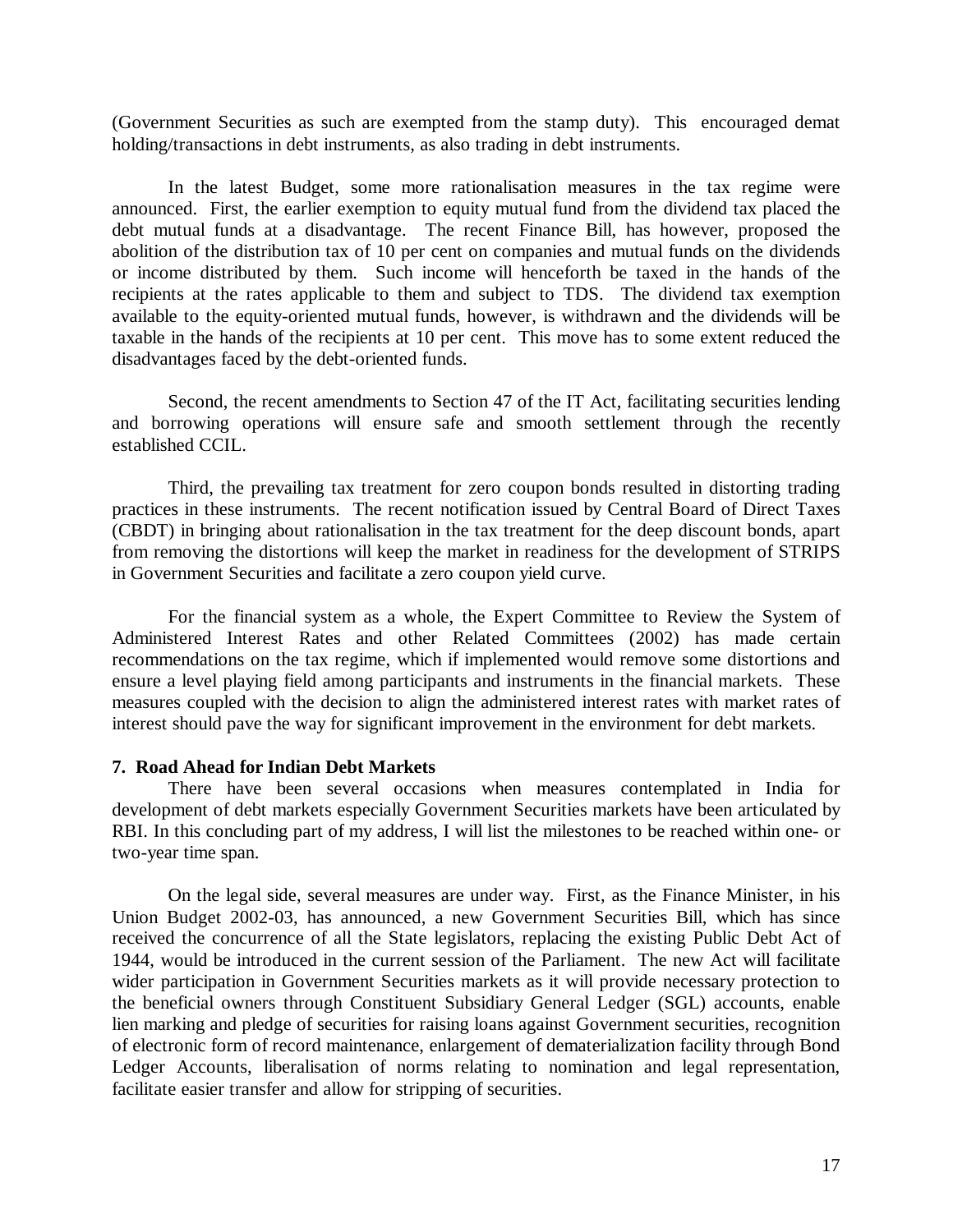Second, the Fiscal Responsibility and Budget Management Bill which has already been considered by the Parliamentary Standing Committee on Finance is also expected to be introduced in the Parliament in this session. The Bill seeks to limit the fiscal deficit, place limits on public debt and eliminate RBI's participation in the primary market issue of dated Government Securities, thereby paving the way for separation of debt management from monetary management. The amendments to the RBI Act, which are under consideration of the Government, would take away the mandatory responsibility of RBI to act as debt manager to Government of India and thereby facilitate such separation, which is one of our major mediumterm objectives.

Third, in pursuance with the recommendations of the Expert Committees set up by RBI and Government of India. a new Bill is also proposed to be introduced in the Parliament to strengthen creditors' right to foreclosure and enforcement of securities by banks and financial institutions. This Bill will also enable securitisation of money locked up in long-term loans, thereby further strengthening the legal basis for transactions in such new debt securities.

For development of the market and to encourage retail participation, particularly by midsegment investors like urban co-operative banks, NBFCs, trusts, etc., non-competitive bidding scheme allowing 5 per cent of the amount issued under select auctions by Government was introduced in January 2002. The amount could be revised to 10 per cent keeping in view, the response. Floating Rate Bonds (FRBs) were reintroduced recently in two launches in November and December 2001. Certain percentage of total Government borrowings could be earmarked for such FRBs to provide good hedging instruments to banks/other investors to minimise their interest rate risk. With clarifications issued by Government of India recently in the tax treatment of zero coupon bonds, decks have been cleared to introduce STRIPS which would satisfy the segmental needs of the market. Necessary preparatory work for software development is being taken up. To provide transparency and stability in the market, as announced by the Finance Minister in the recent Union Budget, a calendar of primary issues for the first half of the next fiscal will be announced soon.

On the institutional development side, the Clearing Corporation of India Limited (CCIL), which was set up in April 2001, has commenced its operations since February 15, 2002. CCIL, acts as the central counter party in Government Securities for trades accepted for clearing and settlement through Negotiated Dealing System (NDS) with automated connectivity with the Delivery versus Payment (DvP) settlement system. It provides guaranteed settlement of transactions in Government Securities now. The reduction in number of transactions for settlement with RBI will bring down the associated risk, cost and time in completion of settlement. The establishment of CCIL is expected to pave way for entry of non-SGL participants for repos market and repos in corporate debt instruments thereby improving liquidity in debt market. We hope this will become possible within the next one year. The CCIL will also act as a central counter party for settlement of forex transactions. This is expected to be put in place within the next six months.

On the technology side, as part of NDS-PDO computerisation project, Negotiated Dealing System which provides for screen based electronic dealing system for trading in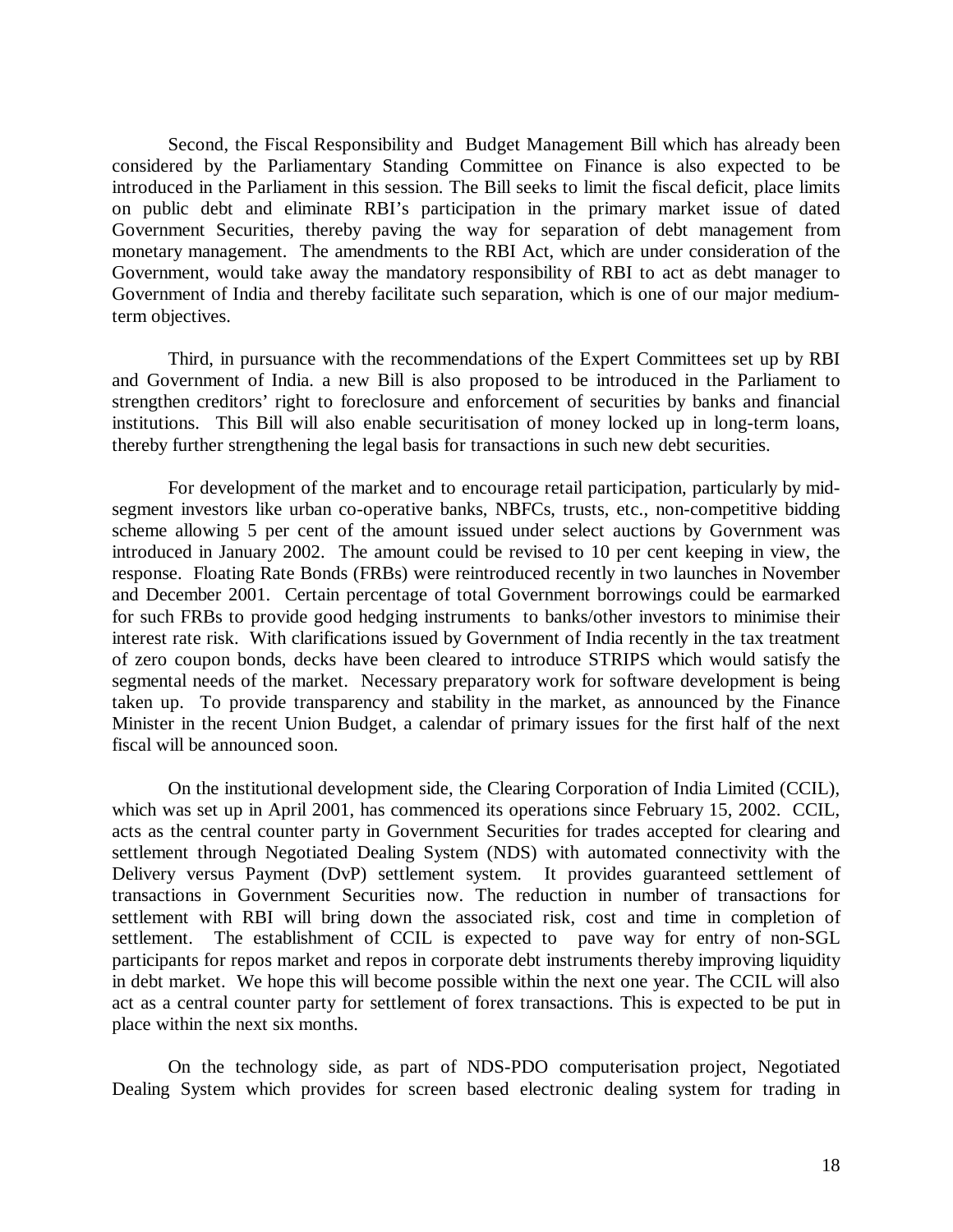Government Securities and money market instruments including repos and electronic bidding in the primary auction of Central and State Government Securities/Treasury Bills has also commenced its operations since February 15, 2002. At this stage, it has been possible to invite bids for primary auctions on the NDS for daily repos under Liquidity Adjustment Facility (LAF) and for reporting secondary market trades on near real time basis. The submission of manual SGL form has been done away with and direct links established between reporting of transactions, their confirmation and settlement in a DVP 2 system. By end of 2002, we can expect a centralised PDO with connectivity to all 15 centres of RBI, complete automation of all services for investors and completion of primary market operations with seamless linkages to settlement system. Very soon, we also intend to place on real time basis, information available on NDS in the public domain. This will facilitate transparency and also enable banks/PDs to service their clients better at various parts of the country.

To facilitate faster funds transfer for debt market settlements, Electronic Fund Transfer (EFT) facility, which is now available at 13 centres covering more than 8,000 branches, will be available at 40 centres in the next 6 months after integration with SBI managed clearing houses covering almost 75 per cent of the transactions. Contract for a state of the art Real Time Gross Settlement System (RTGS) has been awarded in October 2001 and it is expected to be operationalised in the first quarter of 2003, thereby facilitating funds settlement at real time gross basis, which will ensure finality of settlement. By next year, securities trading and settlement will link to the RTGS.

### **7. Conclusion**

The road ahead for the next year is thus fairly clear but on the way forward, there are several issues which need to be addressed. Let me at this stage flag a few of these issues for the benefit of your deliberations.

First, heterogeneity of market participants in terms of transaction needs, risk assessments and investment horizons needs to be encouraged to lend greater stability to the market. With the liberalisation and activation of insurance sector, long-term saving through debt instruments is bound to increase and the debt market will have an important role to play in this regard. Mr.Rangachary, Chairman of the Insurance Regulatory Development Authority (IRDA) had raised the issue of lengthening of maturities of Government Securities and the RBI had assured fulfillment of this requirement of the insurance sector. Also, pension reforms have made a start in the recent Union Budget. This is bound to result in an increased demand for long-term debt securities. In addition, the SLR requirements of cooperative banks and NBFCs are increasing. It would be necessary to ensure easy availability of Government Securities to meet this demand.

Second, in the above context of greater thrust on market players with different perceptions, retailing of Government Securities assumes great importance. A three-pronged strategy would seem ideal viz., a greater role by PDs in providing liquidity so that exit route is available always for the retail investor; banks and major custodians to facilitate investment and ease of transactions for retail demand; and establishing order-driven trading system in stock exchanges with adequate safeguards.